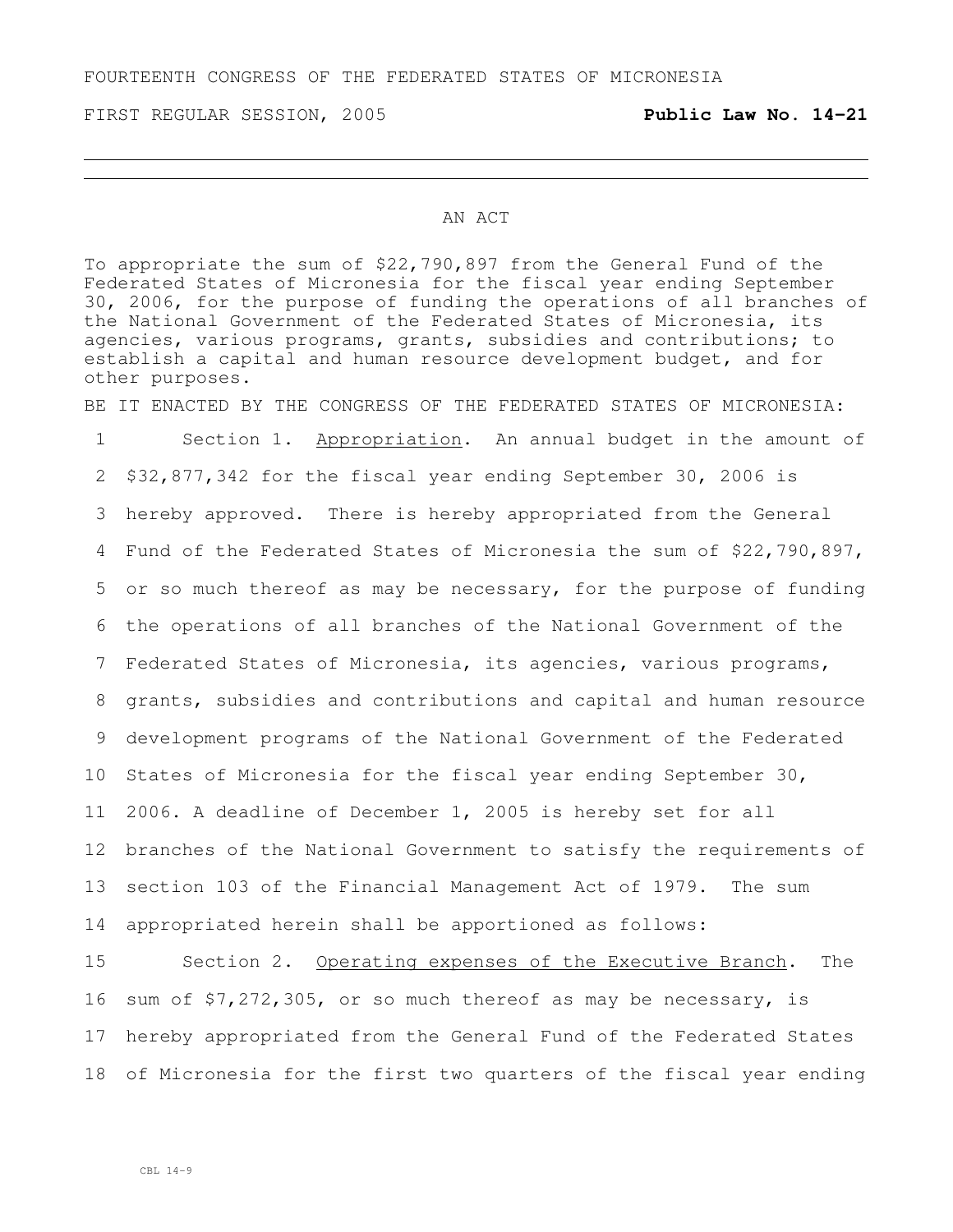| 1             | September 30, 2006, for the purpose of funding the operations of |
|---------------|------------------------------------------------------------------|
| 2             | the Executive Branch of the National Government during the first |
| 3             | two quarters of fiscal year 2006. The sum appropriated by this   |
| 4             | section shall be apportioned as follows:                         |
| 5             | Office of the President.<br>(1)                                  |
| 6             | \$416,107, or so much thereof as may be necessary,               |
| 7             | for the operations of the Office of the President during         |
| 8             | the first two quarters of fiscal year 2006. The sum              |
| $\mathcal{G}$ | appropriated herein shall be apportioned as follows:             |
| 10            | 143,618                                                          |
| 11            | 46,839                                                           |
| 12            | 175,000<br>Contractual Services                                  |
| 13            | 43,150                                                           |
| 14            | 7,500<br>Fixed Assets                                            |
| 15            | (2) Department of Foreign Affairs.                               |
| 16            | \$1,600,326, or so much thereof as may be                        |
| 17            | necessary, for the operations of the Department of               |
| 18            | Foreign Affairs during the first two quarters of fiscal          |
| 19            | year 2006. The sum appropriated herein shall be                  |
| 20            | apportioned as follows:                                          |
| 21            | 585,193                                                          |
| 22            | 81,535                                                           |
| 23            | 803,703<br>Contractual Services                                  |
| 24            | 129,895                                                          |
| 25            | $-0-$<br>Fixed Assets                                            |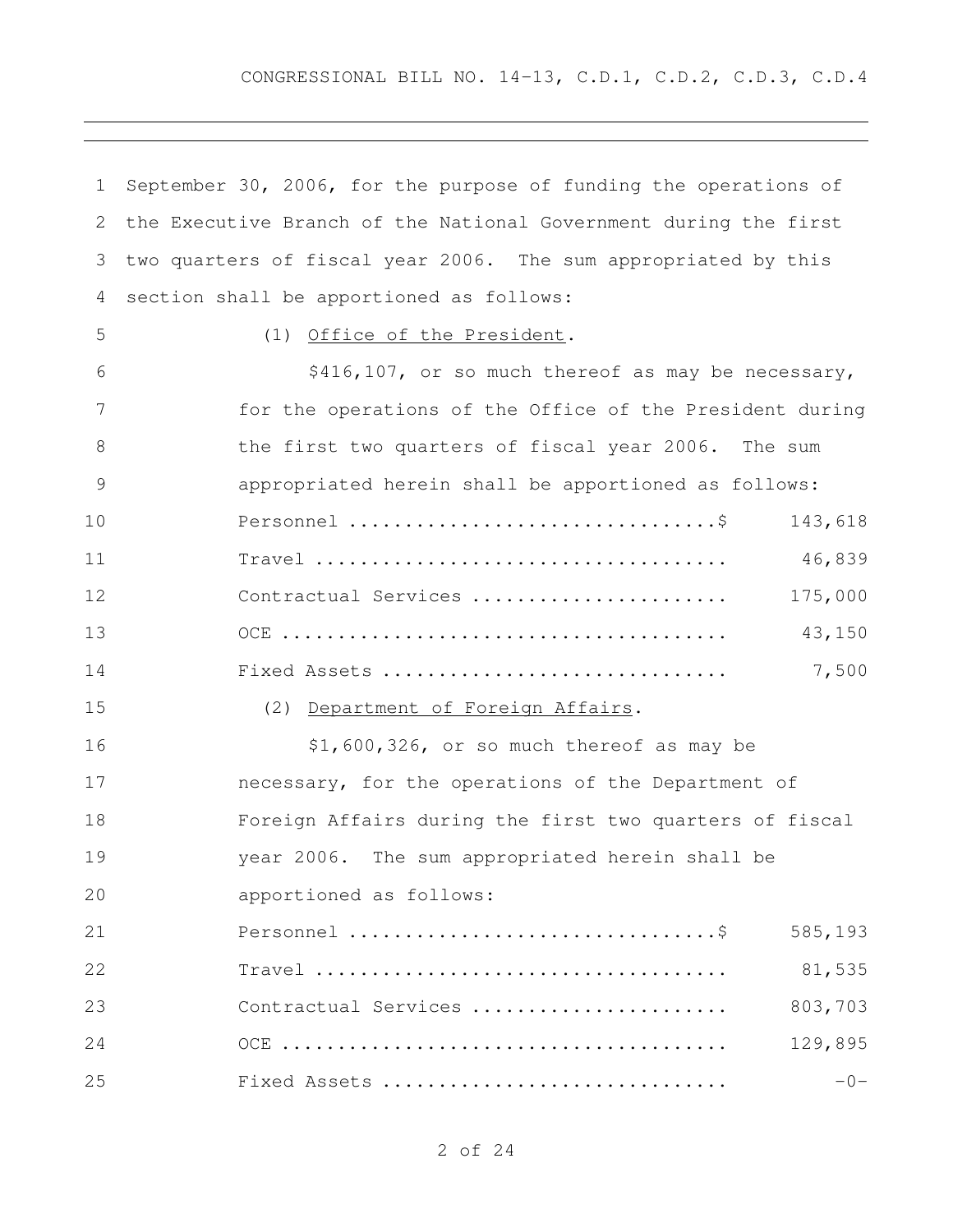| 1            | (3) Department of Finance and Administration              |
|--------------|-----------------------------------------------------------|
| $\mathbf{2}$ | $$1,222,821$ , or so much thereof as may be               |
| 3            | necessary, for the operations of the Department of        |
| 4            | Finance and Administration during the first two quarters  |
| 5            | of fiscal year 2006. The sum appropriated herein shall    |
| 6            | be apportioned as follows:                                |
| 7            | 643,125                                                   |
| 8            | 102,158                                                   |
| 9            | 311,014<br>Contractual Services                           |
| 10           | 143,840                                                   |
| 11           | 22,684<br>Fixed Assets                                    |
| 12           | (4) Department of Economic Affairs.                       |
| 13           | \$531,558, or so much thereof as may be necessary,        |
| 14           | for the operations of the Department of Economic Affairs  |
| 15           | during the first two quarters of fiscal year 2006.<br>The |
| 16           | sum appropriated herein shall be apportioned as follows:  |
| 17           |                                                           |
| 18           | 47,835                                                    |
| 19           |                                                           |
| 20           | 60,800                                                    |
| 21           | 5,000<br>Fixed Assets                                     |
| 22           | (5) Department of Transportation, Communication and       |
| 23           | Infrastructure.                                           |
| 24           | \$683,071, or so much thereof as may be necessary,        |
| 25           | for the operations of the Department of Transportation,   |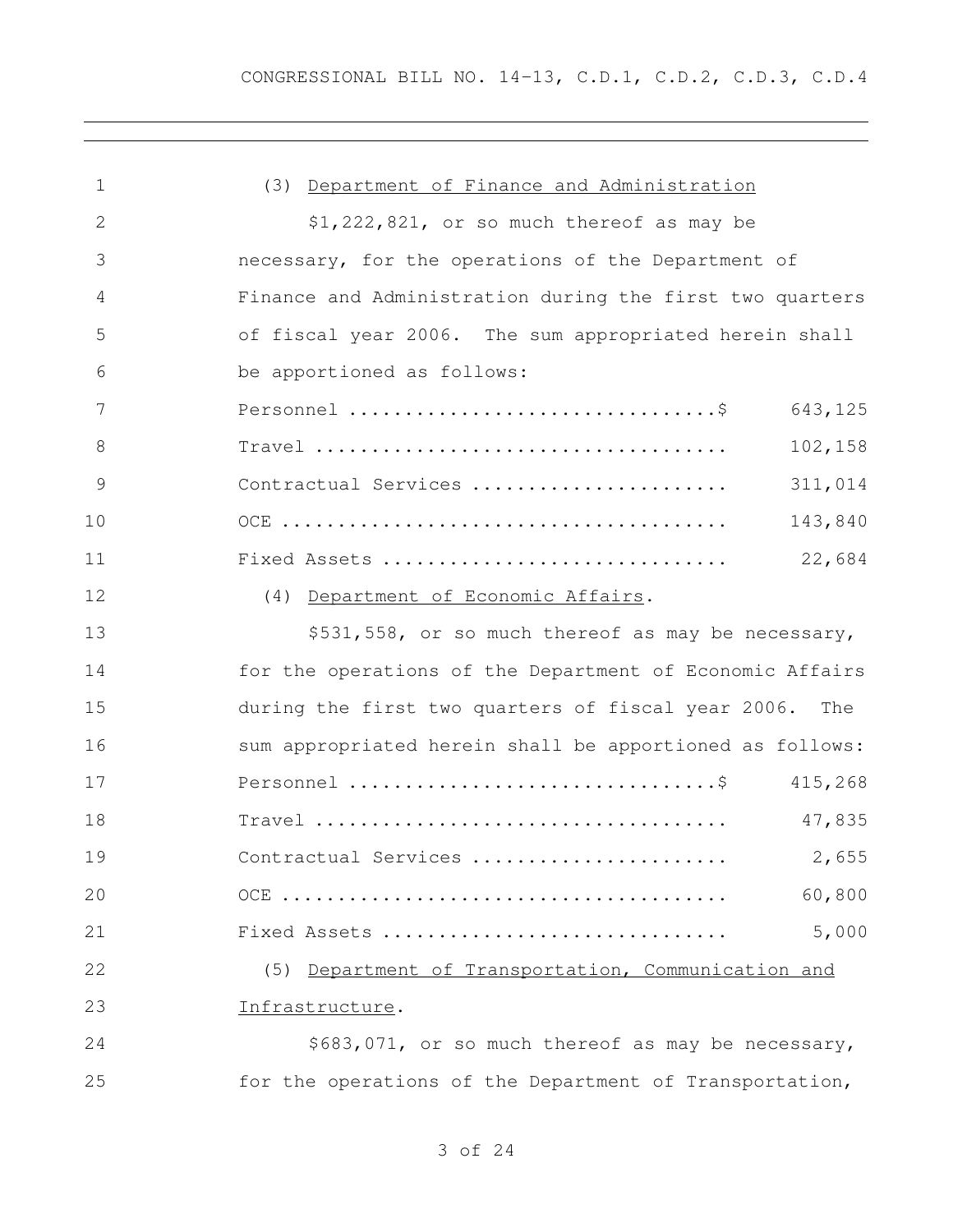| $\mathbf 1$   | Communications and Infrastructure during the first two    |
|---------------|-----------------------------------------------------------|
| $\mathbf{2}$  | quarters of fiscal year 2006. The sum appropriated        |
| 3             | herein shall be apportioned as follows:                   |
| 4             | 289,563                                                   |
| 5             | 50,984                                                    |
| 6             | 305,524<br>Contractual Services                           |
| 7             | 35,000                                                    |
| $\,8\,$       | 2,000<br>Fixed Assets                                     |
| $\mathcal{G}$ | (6) Department of Health, Education and Social            |
| 10            | Affairs.                                                  |
| 11            | \$986,947, or so much thereof as may be necessary,        |
| 12            | for the operations of the Department of Health,           |
| 13            | Education and Social Affairs during the first two         |
| 14            | quarters of fiscal year 2006. Of the total funds          |
| 15            | appropriated herein, \$179,541 shall be deemed to come    |
| 16            | from funds available under the amended Compact for the    |
| 17            | education sector, \$382,192 from the health sector,       |
| 18            | \$190,237 from the supplemental education grant (SEG) and |
| 19            | \$67,901 from the Compact I Section 221(b) Special Block  |
| 20            | Grant. The sum appropriated herein shall be apportioned   |
| 21            | as follows:                                               |
| 22            | 467,938                                                   |
| 23            | 219,833                                                   |
| 24            | 168,595<br>Contractual Services                           |
| 25            | 127,231                                                   |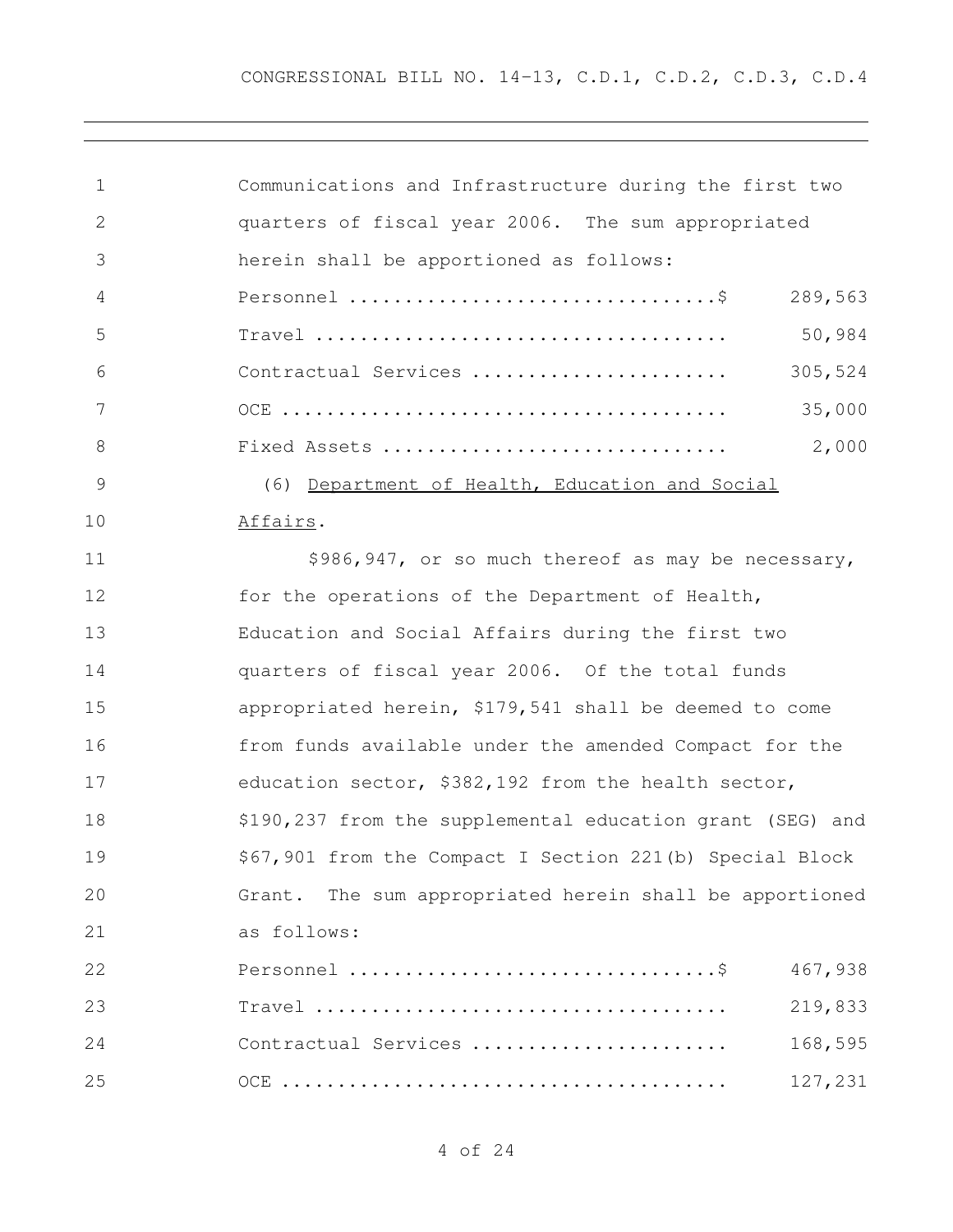| 1            | Fixed Assets<br>3,350                                     |
|--------------|-----------------------------------------------------------|
| $\mathbf{2}$ | (7) Department of Justice.                                |
| 3            | \$1,382,718, or so much thereof as may be                 |
| 4            | necessary, for the operations of the Department of        |
| 5            | Justice during the first two quarters of fiscal year      |
| 6            | 2006.<br>The sum appropriated herein shall be apportioned |
| 7            | as follows:                                               |
| 8            | 918,830                                                   |
| 9            | 58,595                                                    |
| 10           | Contractual Services<br>170,450                           |
| 11           | 224,093                                                   |
| 12           | 10,750<br>Fixed Assets                                    |
| 13           | (8)<br>Office of the Public Defender.                     |
| 14           | \$333,589, or so much thereof as may be necessary,        |
| 15           | for the operations of the Office of the Public Defender   |
| 16           | during the first two quarters of fiscal year 2006.<br>The |
| 17           | sum appropriated herein shall be apportioned as follows:  |
| 18           | 228, 471                                                  |
| 19           | 65,000<br>$Travel$                                        |
| 20           | 19,743<br>Contractual Services                            |
| 21           | 18,850                                                    |
| 22           | 1,525<br>Fixed Assets                                     |
| 23           | (9) Office of Compact Management.                         |
| 24           | \$115,171, or so much thereof as may be necessary,        |
| 25           | for the operations of the Office of Compact Management    |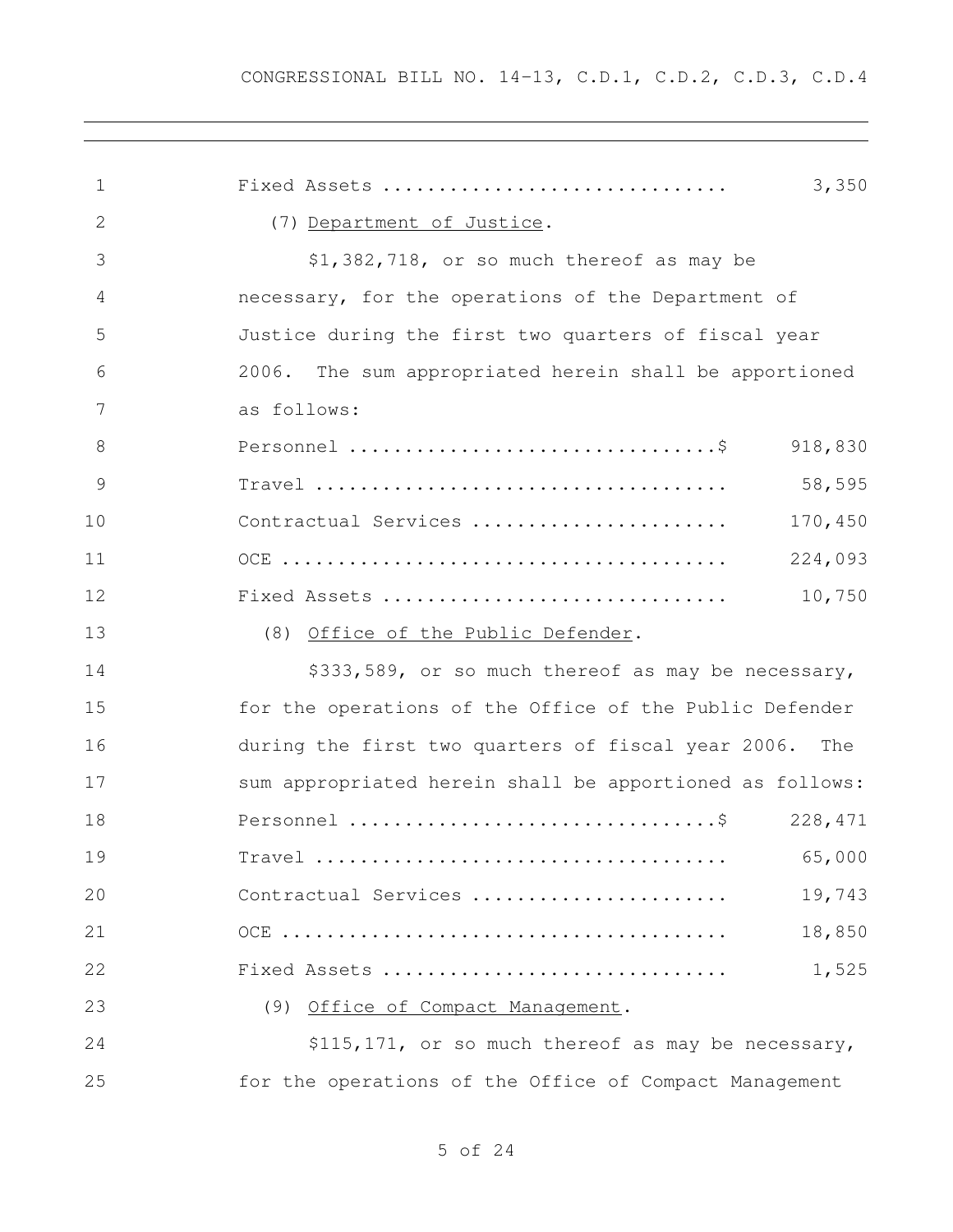| 1  | during the first two quarters of fiscal year 2006.<br>The            |
|----|----------------------------------------------------------------------|
| 2  | sum appropriated herein shall be apportioned as follows:             |
| 3  | 42,921                                                               |
| 4  | 30,000                                                               |
| 5  | 28,600                                                               |
| 6  | 11,550                                                               |
| 7  | 2,100<br>Fixed Assets                                                |
| 8  | Section 3. Operating expenses of the Legislative Branch.             |
| 9  | The sum of $$1,474,114$ , or so much thereof as may be necessary, is |
| 10 | hereby appropriated from the General Fund of the Federated States    |
| 11 | of Micronesia for the first two quarters of the fiscal year ending   |
| 12 | September 30, 2006, for the operations of the Legislative Branch     |
| 13 | of the National Government during the first two quarters of fiscal   |
| 14 | year 2006. The sum appropriated by this section shall be             |
| 15 | apportioned as follows:                                              |
| 16 | (1) Speaker and Members.                                             |
| 17 | \$698,886, or so much thereof as may be necessary,                   |
| 18 | for the operations of the Office of the Speaker and                  |
| 19 | Members of the Congress of the Federated States of                   |
| 20 | Micronesia during the first two quarters of fiscal year              |
| 21 | The sum appropriated herein shall be apportioned<br>2006.            |

as follows:

| 23  |                      |         |
|-----|----------------------|---------|
| 2.4 |                      |         |
| 2.5 | Contractual Services | 253,800 |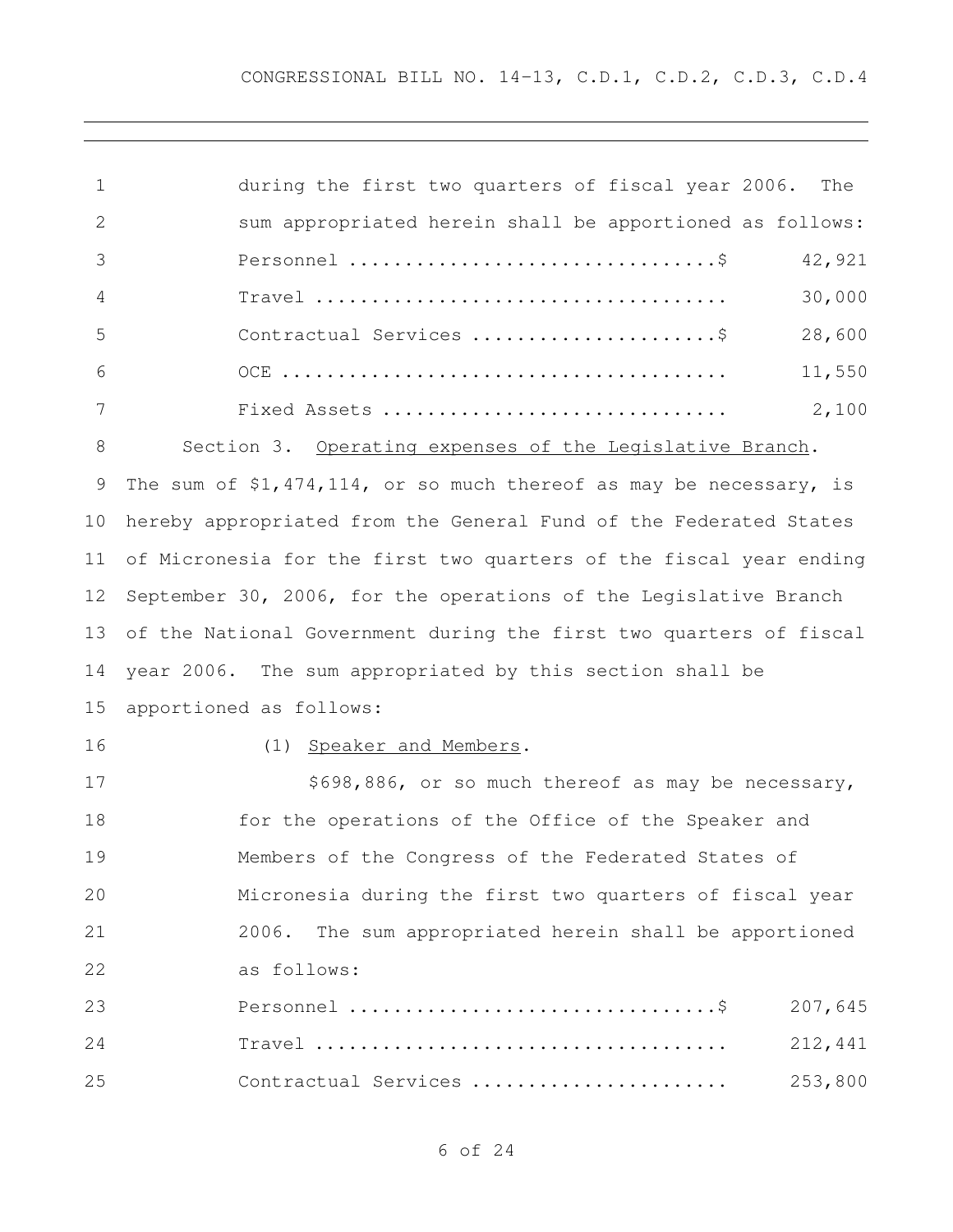| 1  | 25,000                                                                |
|----|-----------------------------------------------------------------------|
| 2  | Fixed Assets<br>$-0-$                                                 |
| 3  | (2)<br>Staff Offices.                                                 |
| 4  | \$565,228, or so much thereof as may be necessary,                    |
| 5  | for the operations of the Congress staff offices during               |
| 6  | the first two quarters of fiscal year 2006. The sum                   |
| 7  | appropriated herein shall be apportioned as follows:                  |
| 8  | 352,012                                                               |
| 9  | 54,686                                                                |
| 10 | 84,250<br>Contractual Services                                        |
| 11 | 61,170                                                                |
| 12 | Fixed Assets<br>13,110                                                |
| 13 | (3) Congress Delegation Offices.                                      |
| 14 | \$210,000, or so much thereof as may be necessary,                    |
| 15 | for the operations of the Congress delegation offices                 |
| 16 | during the first two quarters of fiscal year 2006.<br>The             |
| 17 | sum appropriated herein shall be apportioned as follows:              |
| 18 | (i) Kosrae Delegation Office \$<br>30,000                             |
| 19 | (ii) Pohnpei Delegation Office  60,000                                |
| 20 | 90,000<br>(iii) Chuuk Delegation Office                               |
| 21 | 30,000<br>(iv) Yap Delegation Office                                  |
| 22 | Section 4. Operating Expenses of the National Judiciary               |
| 23 | The sum of \$595,706, or so much thereof as may be<br><u>Branch</u> . |
| 24 | necessary, is hereby appropriated from the General Fund of the        |
| 25 | Federated States of Micronesia for the first two quarters of the      |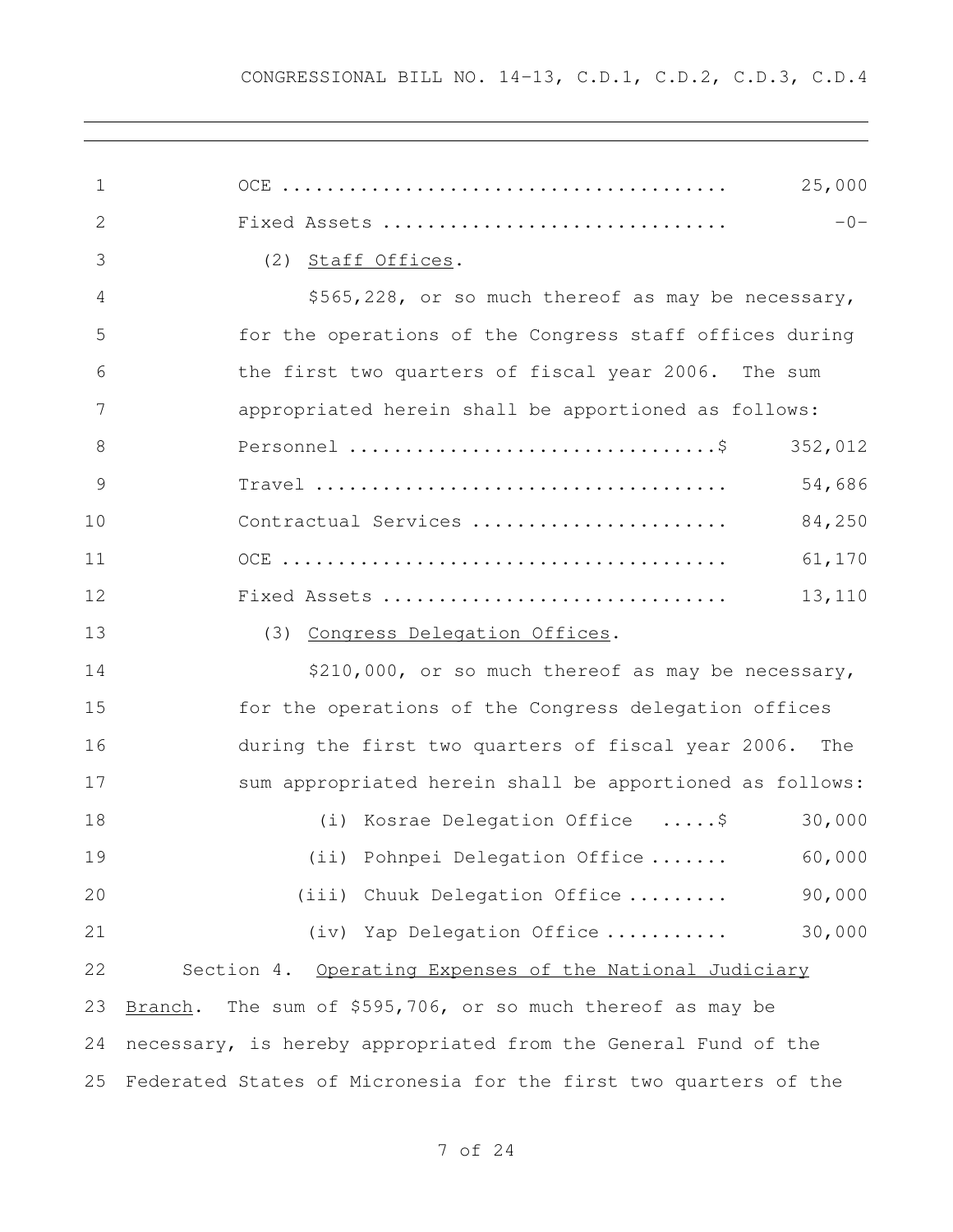CONGRESSIONAL BILL NO. 14-13, C.D.1, C.D.2, C.D.3, C.D.4

| $\mathbf 1$   | fiscal year ending September 30, 2006, for the operations of the |
|---------------|------------------------------------------------------------------|
| 2             | Judiciary Branch of the National Government during the first two |
| 3             | quarters of fiscal year 2006. The sum appropriated by this       |
| 4             | section shall be apportioned as follows:                         |
| 5             | 352,951                                                          |
| 6             | 82,686                                                           |
| 7             | 63,450<br>Contractual Services                                   |
| 8             | 82,874                                                           |
| $\mathcal{G}$ | 13,745<br>Fixed Assets                                           |
| 10            | Section 5. Operating Expenses of the Public Auditor's            |
| 11            | Office. The sum of \$333,948, or so much thereof as may be       |
| 12            | necessary, is hereby appropriated from the General Fund of the   |
| 13            | Federated States of Micronesia for the first two quarters of the |
| 14            | fiscal year ending September 30, 2006, for the operations of the |
| 15            | National Office of the Public Auditor for the first two quarters |
| 16            | of fiscal year 2006. The sum appropriated by this section shall  |
| 17            | be apportioned as follows:                                       |
| 18            | 177,088                                                          |
| 19            | 63,330                                                           |
| 20            | Contractual Services<br>61,630                                   |
| 21            | 25,900                                                           |
| 22            | 6,000<br>Fixed Assets                                            |
| 23            | Section 6. Operating Expenses of agencies of the National        |
| 24            | Government. The sum of \$749,290, or so much thereof as may be   |
| 25            | necessary, is hereby appropriated from the General Fund of the   |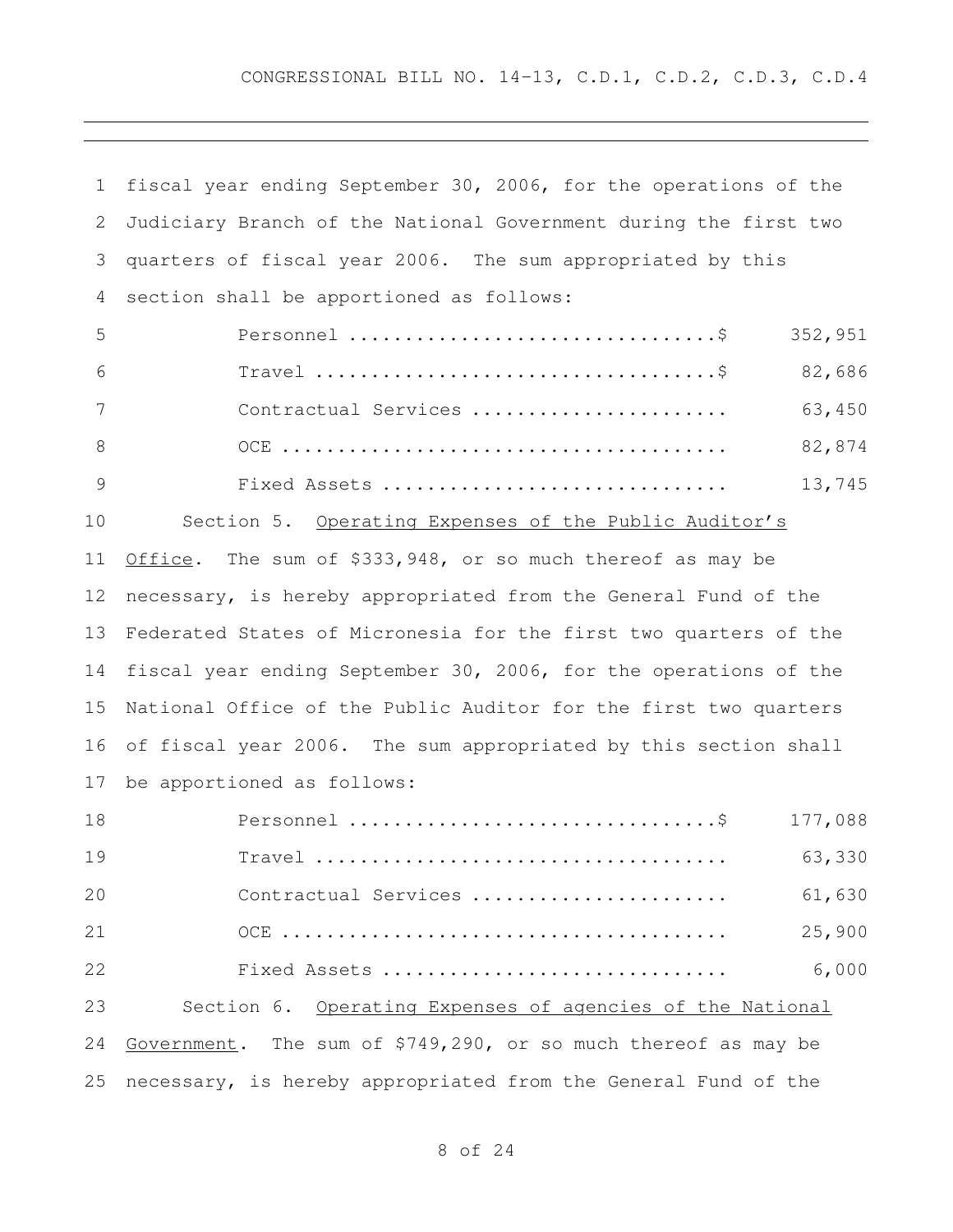| 1             | Federated States of Micronesia for the first two quarters of the                                 |
|---------------|--------------------------------------------------------------------------------------------------|
| 2             | fiscal year ending September 30, 2006, for the operations of the                                 |
| 3             | following boards, commissions and agencies during the first two                                  |
| 4             | quarters of fiscal year 2006. The sum appropriated by this                                       |
| 5             | section shall be apportioned as follows:                                                         |
| 6             | (1) National Oceanic Resource Management Authority                                               |
| 7             | $(NORMA)$ .                                                                                      |
| 8             | \$189,903, or so much thereof as may be necessary,                                               |
| $\mathcal{G}$ | for the operations of NORMA during the first two                                                 |
| 10            | quarters of fiscal year 2006. The sum appropriated                                               |
| 11            | herein shall be apportioned as follows:                                                          |
| 12            | 96,253                                                                                           |
| 13            | 25,000                                                                                           |
| 14            | 49,450<br>Contractual Services                                                                   |
| 15            | 19,200                                                                                           |
| 16            | Fixed Assets<br>$-0-$                                                                            |
| 17            | (2) Board of Regents (COM-FSM).                                                                  |
| 18            | \$42,230, or so much thereof as may be necessary,                                                |
| 19            | for the operations of the Board of Regents, COM-FSM                                              |
| 20            | during the first two quarters of fiscal year 2006.<br>The                                        |
| 21            | sum appropriated herein shall be apportioned as follows:                                         |
| 22            | $-0-$                                                                                            |
| 23            | 22,730<br>$Travel \dots \dots \dots \dots \dots \dots \dots \dots \dots \dots \dots \dots \dots$ |
| 24            | 6,000<br>Contractual Services                                                                    |
| 25            | 13,500                                                                                           |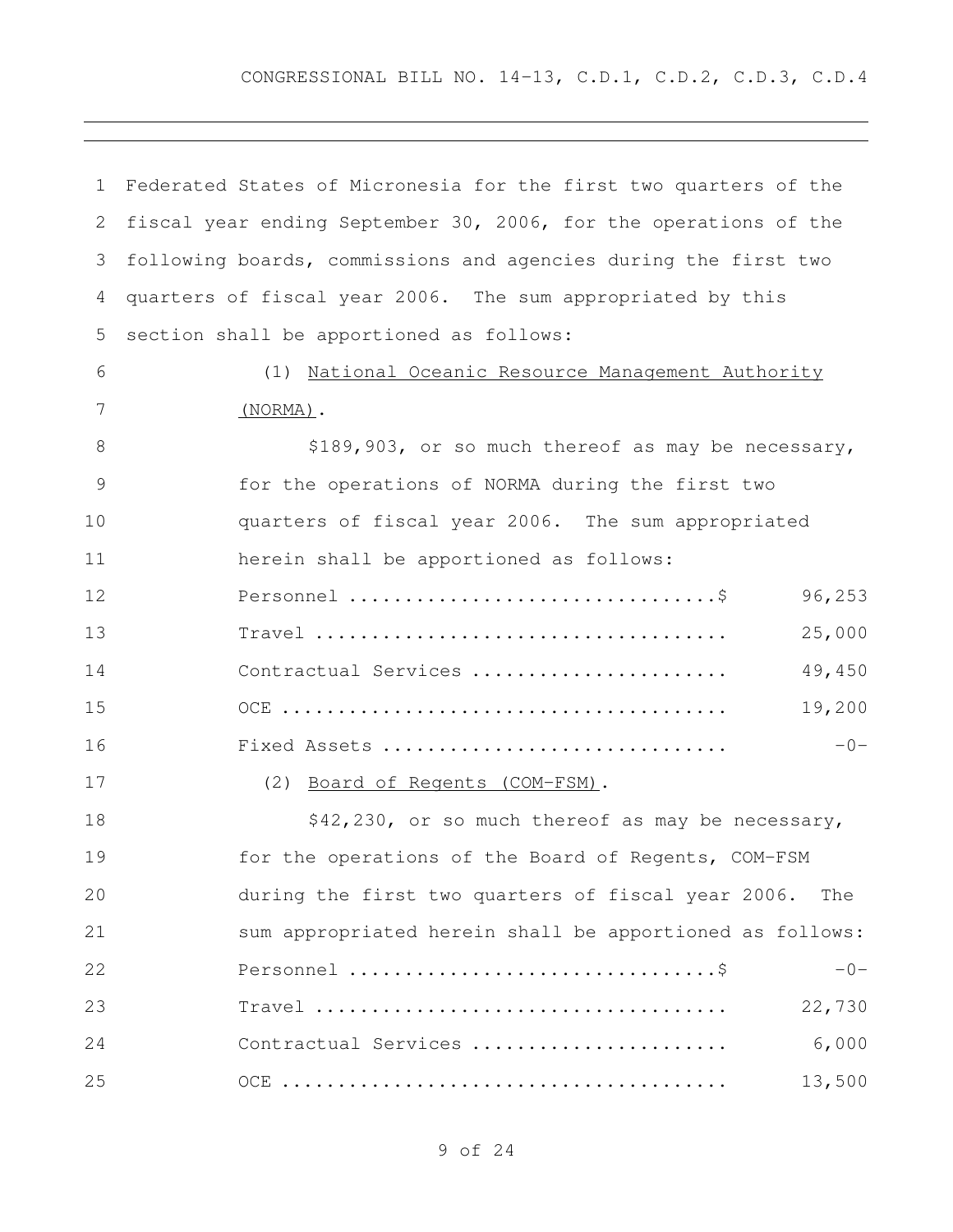| 1  | $-0-$<br>Fixed Assets                                     |
|----|-----------------------------------------------------------|
| 2  | (3) Coconut Development Authority (CDA).                  |
| 3  | \$62,801, or so much thereof as may be necessary,         |
| 4  | for the operations of the Coconut Development Authority   |
| 5  | during the first two quarters of fiscal year 2006.<br>The |
| 6  | sum appropriated herein shall be apportioned as follows:  |
| 7  | 34,236                                                    |
| 8  | 5,235                                                     |
| 9  | 11,080<br>Contractual Services                            |
| 10 | 4,750                                                     |
| 11 | 7,500<br>Fixed Assets                                     |
| 12 | (4) FSM Banking Board.                                    |
| 13 | \$66,179, or so much thereof as may be necessary,         |
| 14 | for the operations of the FSM Banking Board during the    |
| 15 | first two quarters of fiscal year 2006. The sum           |
| 16 | appropriated herein shall be apportioned as follows:      |
| 17 | 35,778                                                    |
| 18 | 10,053                                                    |
| 19 |                                                           |
| 20 | 10,998                                                    |
| 21 | 1,500<br>Fixed Assets                                     |
| 22 | (5) FSM Postal Services.                                  |
| 23 | \$313,177, or so much thereof as may be necessary,        |
| 24 | for the operations of the National Postal Services        |
| 25 | during the first two quarters of fiscal year 2006.<br>The |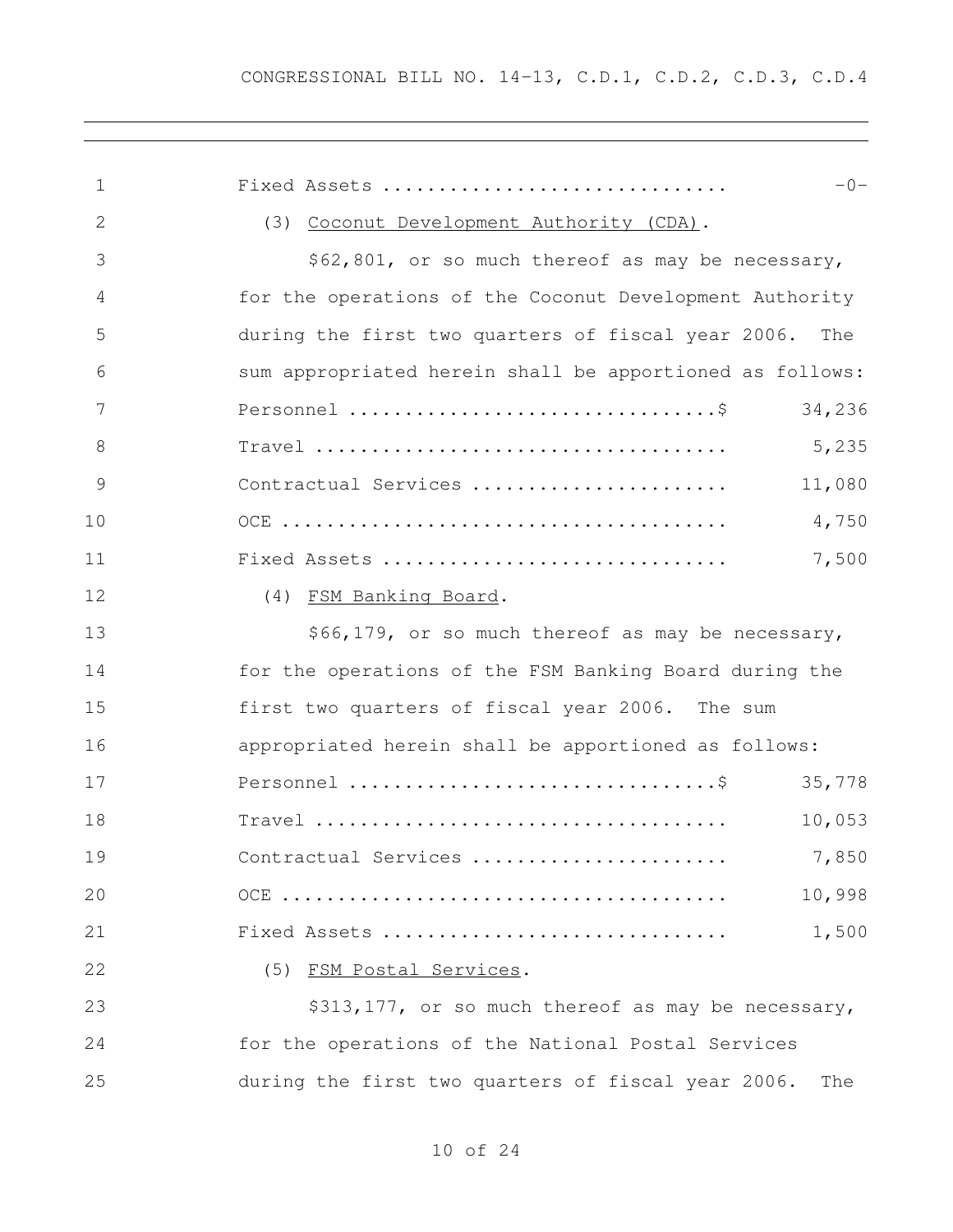| 1            | sum appropriated herein shall be apportioned as follows:                                         |
|--------------|--------------------------------------------------------------------------------------------------|
| $\mathbf{2}$ | 201,244                                                                                          |
| 3            | 20,346<br>$Travel \dots \dots \dots \dots \dots \dots \dots \dots \dots \dots \dots \dots \dots$ |
| 4            | 49,137<br>Contractual Services                                                                   |
| 5            | 42,450                                                                                           |
| 6            | $-0-$<br>Fixed Assets                                                                            |
| 7            | (6) National Fisheries Corporation (NFC).                                                        |
| 8            | \$75,000, or so much thereof as may be necessary,                                                |
| 9            | for the operations of the National Fisheries Corporation                                         |
| 10           | during the first two quarters of fiscal year 2006. The                                           |
| 11           | sum appropriated herein shall be apportioned as follows:                                         |
| 12           | 25,000<br>NFC operations subsidy \$                                                              |
| 13           | 50,000<br>Air freight subsidy                                                                    |
| 14           | Section 7. Special Programs. The sum of \$409,221, or so                                         |
| 15           | much thereof as may be necessary, is hereby appropriated from the                                |
| 16           | General Fund of the Federated States of Micronesia for the fiscal                                |
| 17           | year ending September 30, 2006, for the following special programs                               |
| 18           | during fiscal year 2006. The sum appropriated by this section                                    |
|              | 19 shall be apportioned as follows:                                                              |
| 20           | (1) FSM Aquaculture Center.                                                                      |
| 21           | \$88,414, or so much thereof as may be necessary,                                                |
| 22           | for the operations of the FSM Aquaculture Center during                                          |
| 23           | fiscal year 2006. The sum appropriated herein shall be                                           |
| 24           | apportioned as follows:                                                                          |
| 25           | 38,617                                                                                           |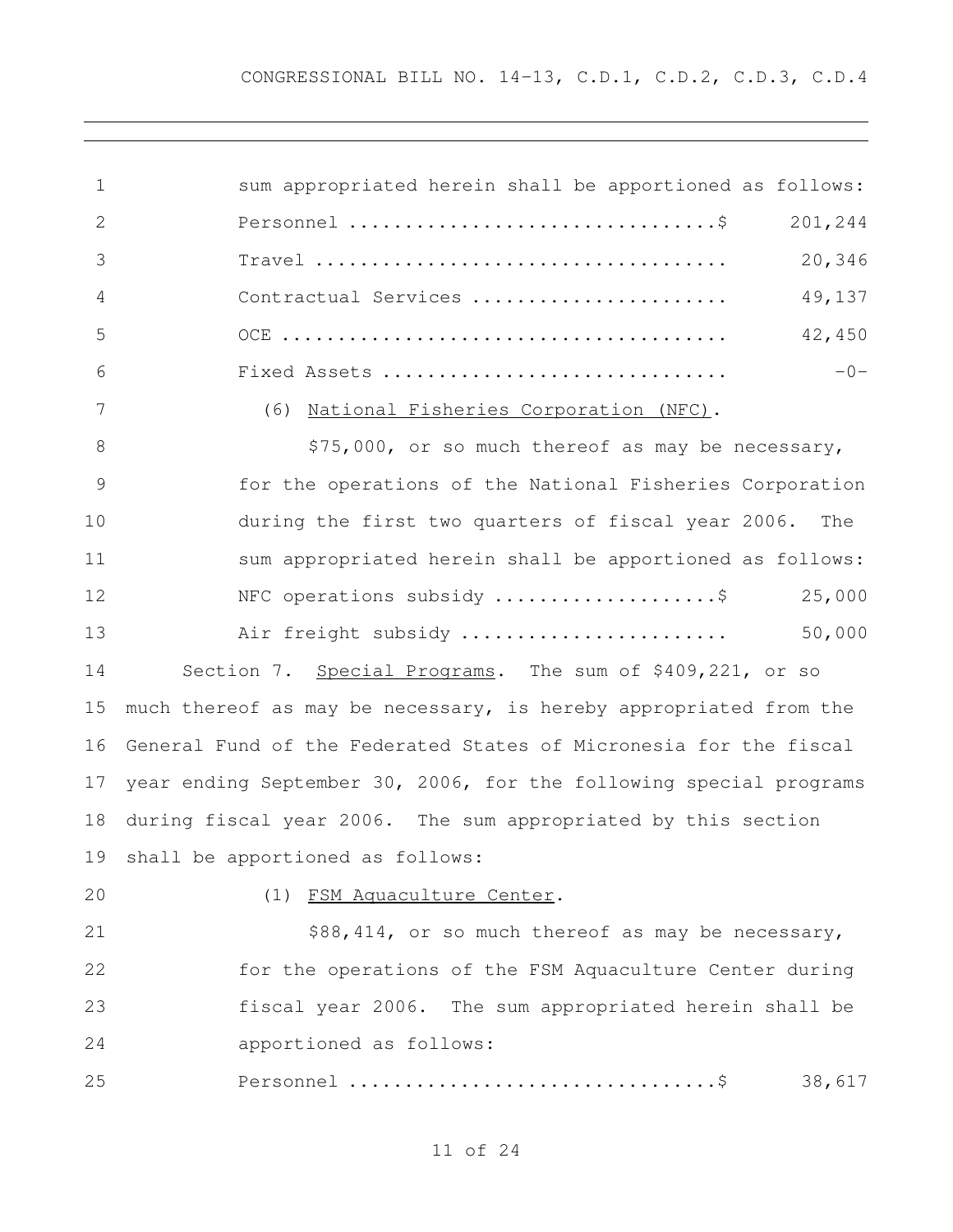| $\mathbf{1}$ | 11,534                                                             |
|--------------|--------------------------------------------------------------------|
| 2            | 14,874<br>Contractual Services                                     |
| 3            | 23,389                                                             |
| 4            | $-0-$<br>Fixed Assets                                              |
| 5            | (2) Office of the National Election Director.                      |
| 6            | \$305,807, or so much thereof as may be necessary,                 |
| 7            | for the operations of the National Election Director's             |
| 8            | Office during fiscal year 2006. The sum appropriated               |
| 9            | herein shall be apportioned as follows:                            |
| 10           | 180,081                                                            |
| 11           | 13,326                                                             |
| 12           | 27,100<br>Contractual Services                                     |
| 13           | 37,800                                                             |
| 14           | 47,500<br>Fixed Assets                                             |
| 15           | (3) National Authorizing Committee (ACP/EU).                       |
| 16           | \$15,000, or so much thereof as may be necessary,                  |
| 17           | for the operations of the National Authorizing Committee           |
| 18           | (ACP/EU) during fiscal year 2006. All funds                        |
| 19           | appropriated herein shall be expended for travel.                  |
| 20           | Section 8. Grants, Subsidies and Contributions. The sum of         |
| 21           | \$2,755,766, or so much thereof as may be necessary, is hereby     |
| 22           | appropriated from the General Fund of the Federated States of      |
| 23           | Micronesia for the fiscal year ending September 30, 2006, for the  |
| 24           | following grants, subsidies and contributions during fiscal year   |
| 25           | 2006.<br>The sum appropriated by this section shall be apportioned |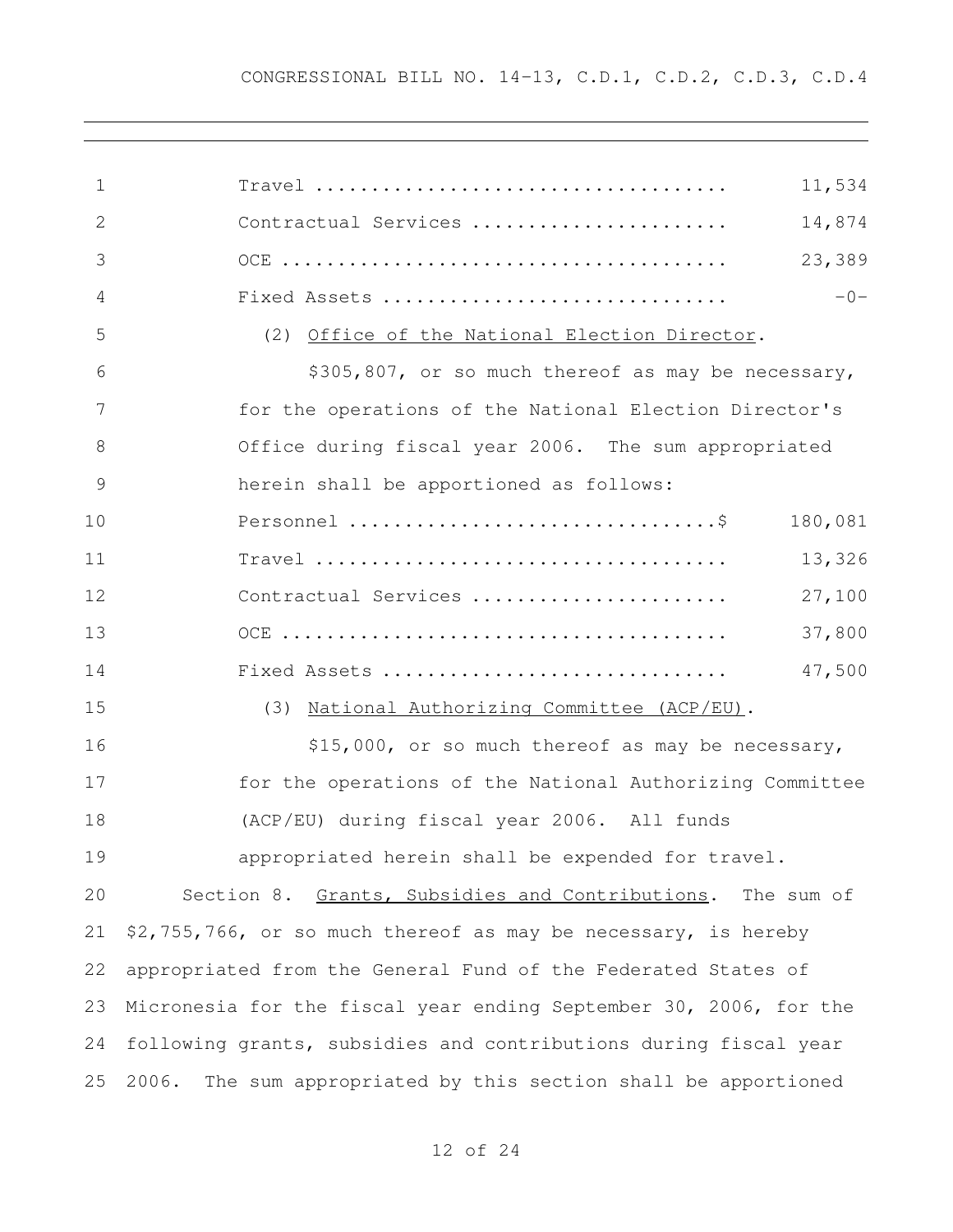| $\mathbf{1}$ | as follows:                                   |        |
|--------------|-----------------------------------------------|--------|
| 2            | (1) Department of Foreign Affairs             |        |
| 3            | (a) Pacific Islands Forum                     |        |
| 4            |                                               | 40,000 |
| 5            | (b) Secretariat for the Pacific               |        |
| 6            | Community (SPC)                               | 17,000 |
| 7            | (c) UN and Specialized Agencies (UN)\$        | 60,000 |
| 8            | (d) UN Economic and Social Commission         |        |
| 9            | for Asia and the Pacific (ESCAP)              | 5,000  |
| 10           | (e) East-West Center                          | 5,000  |
| 11           | (2) Department of Finance and Administration. |        |
| 12           | (a) National Authorizing Committee            |        |
| 13           |                                               | 8,000  |
| 14           | (3) Department of Economic Affairs            |        |
| 15           | (a) Pacific Islands Development               |        |
| 16           |                                               | 15,000 |
| 17           | (b) Forum Fisheries Agency (FFA)              | 21,000 |
| 18           | (c) UN Development Program                    | 3,000  |
| 19           | (d) Coordinating Committee for                |        |
| 20           | Offshore Minerals Prospecting (SOPAC)         | 40,000 |
| 21           | Pacific Asia Travel Association.<br>(e)       | 5,000  |
| 22           | UN Environmental Program (UNEP).<br>(f)       | 600    |
| 23           | Western Forestry<br>(g)                       |        |
| 24           | Leadership Coalition                          | 500    |
| 25           | (h)<br>Seaframe Program                       | 7,500  |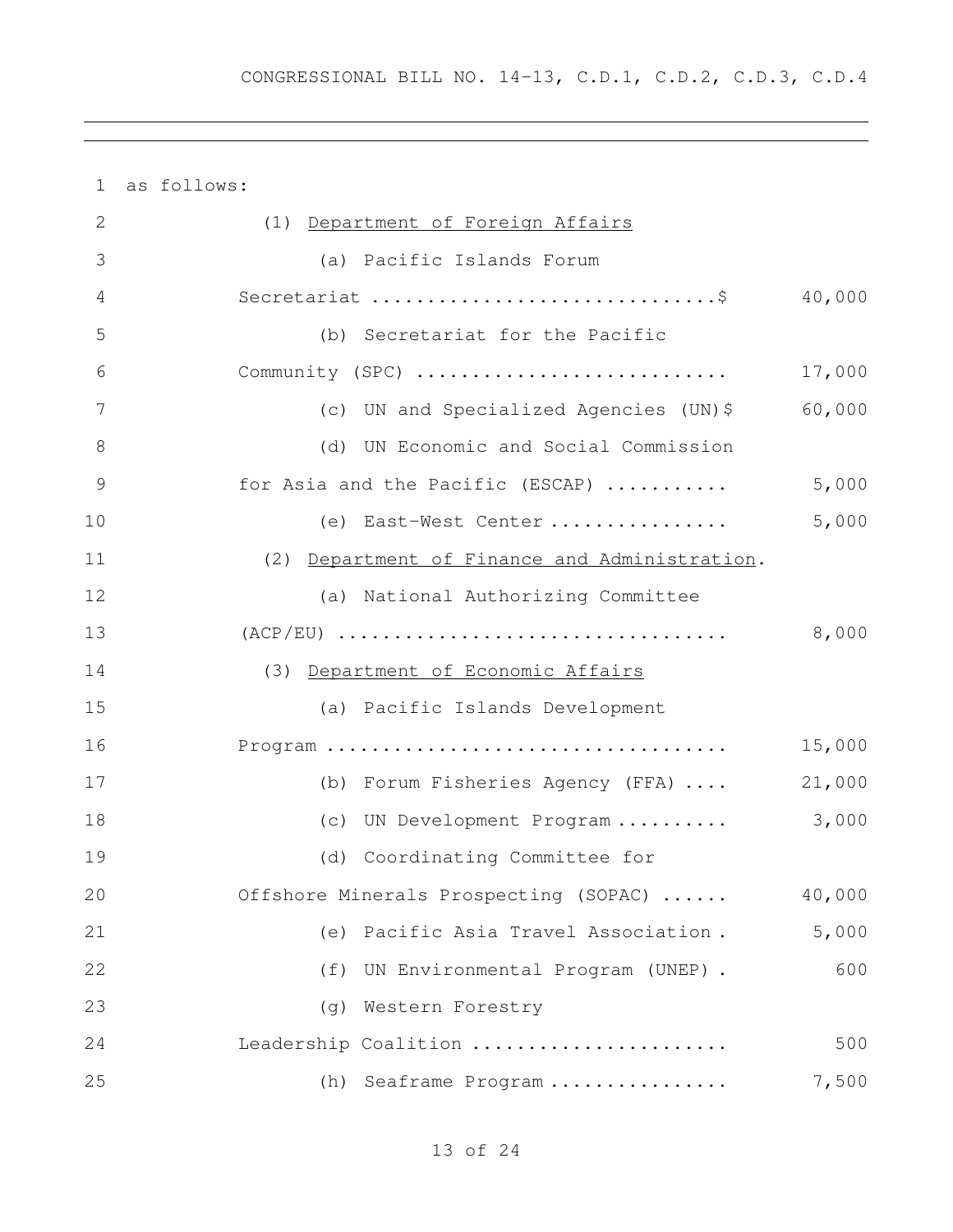| 1              | (i) Food Agriculture Organization (FAO) 4,700          |        |      |
|----------------|--------------------------------------------------------|--------|------|
| $\overline{2}$ | $(j)$ FA/TCP Matching  28,800                          |        |      |
| 3              | (k) National Environmental                             |        |      |
| 4              | Speech Contest                                         | 15,000 |      |
| 5              | (1) $3^{rd}$ Convention (Fisheries Consortium) 13,558  |        |      |
| 6              | (4) Department of Health, Education and Social Affairs |        |      |
| 7              | (a) UN Fund for Population                             |        |      |
| 8              | Activity (UNFPA) \$ 3,000                              |        |      |
| 9              | (b) South Pacific Regional                             |        |      |
| 10             | Environmental Program (SPREP)  7,375                   |        |      |
| 11             | (c) Aid to Non-Public Schools $300,000$                |        |      |
| 12             | (d) Financial Assistance to FSM                        |        |      |
| 13             | Students attending College of Marshalls and            |        |      |
| 14             | Palau Community College                                | 50,000 |      |
| 15             | (e) World Health Organization (WHO) . 41,385           |        |      |
| 16             | (f) National Board of Nursing                          | 20,000 |      |
| 17             | (g) Pacific Islands Health                             |        |      |
| 18             | Officers Association                                   | 20,000 |      |
| 19             | (h) National Close-Up Local Program. 64,000            |        |      |
| 20             | (i) FSM Amateur Sports Association                     | 20,000 |      |
| 21             | (j) College of Micronesia Board (COM)                  |        | 5, ( |
| 22             | (k) Association of Territorial                         |        |      |
| 23             | Health Organization                                    | 2,000  |      |
| 24             | (1) FSM Red Gross                                      | 64,000 |      |
| 25             | (m)                                                    | 4,000  |      |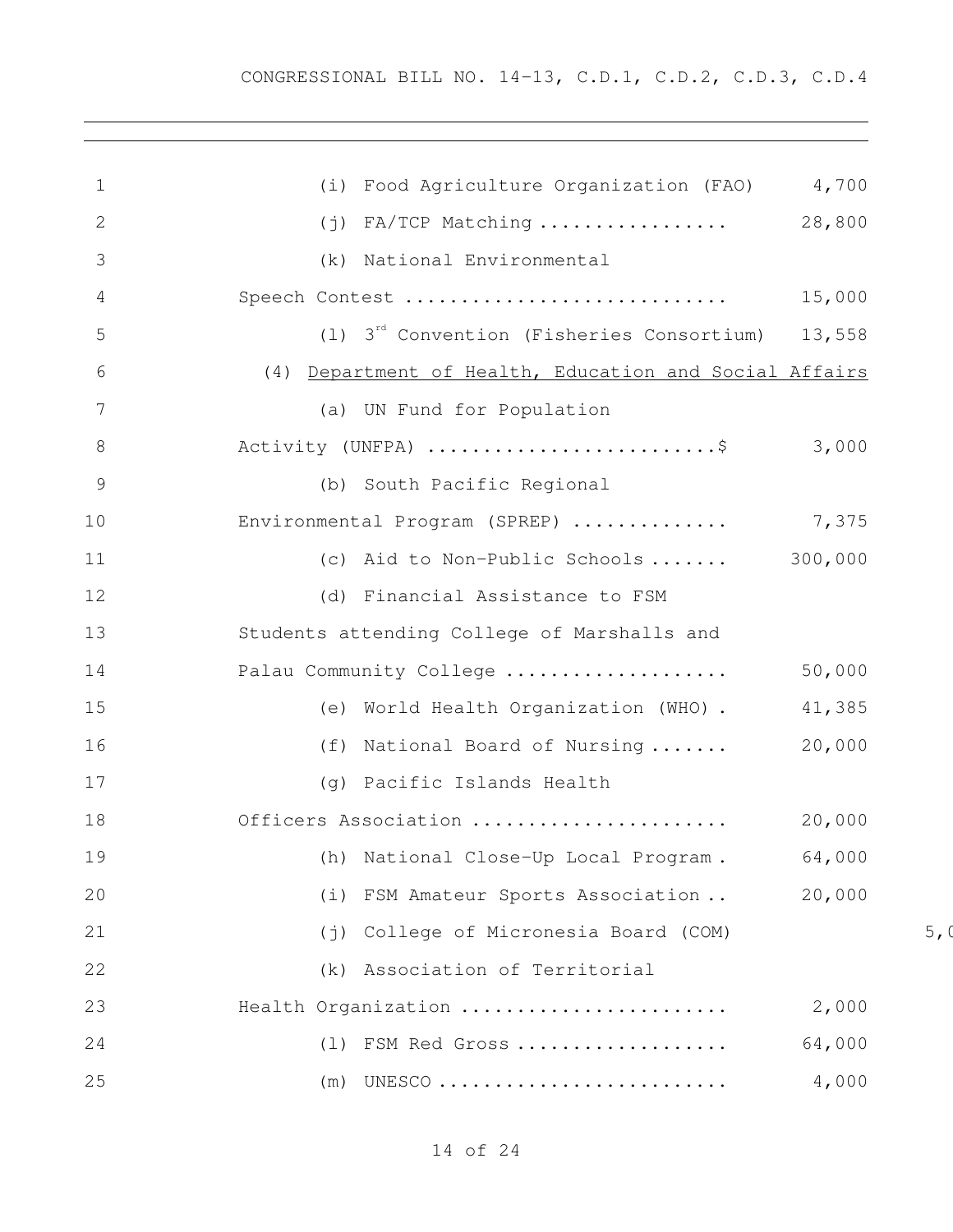| $\mathbf 1$ | (5) Department of Transportation,                        |
|-------------|----------------------------------------------------------|
| 2           | Communications and Infrastructure                        |
| 3           | 7,640<br>Asia-Pacific Telecommunity (APT)<br>(a)         |
| 4           | International Telecommunications<br>(b)                  |
| 5           | 55,000<br>Union (ITU)                                    |
| 6           | (c) International Civil Aviation                         |
| 7           | Organization \$<br>28,050                                |
| 8           | 10,000<br>(d) Micronesian Shipping Commission.           |
| 9           | (e) FSM Capital Energy/Utilities  300,000                |
| 10          | (6) Coconut Development Authority (CDA)                  |
| 11          | (a) Copra Subsidy<br>75,000                              |
| 12          | 15,500<br>(b) Asia Pacific Coconut Community (APCC)      |
| 13          | Other Grants, Subsidies and Contributions<br>(7)         |
| 14          | 37,500<br>Kosrae Judiciary subsidy<br>(a)                |
| 15          | 40,500<br>Pohnpei Judiciary subsidy<br>(b)               |
| 16          | Chuuk Judiciary subsidy  40,500<br>(C)                   |
| 17          | (d) Yap Judiciary subsidy, PROVIDED that, of             |
| 18          | this amount, \$15,000 shall be used to provide financial |
| 19          | assistance to Yap students enrolled in law school unless |
| 20          | there are no Yap students so enrolled during the fiscal  |
| 21          | 35,000                                                   |
| 22          | 25,000<br>(e) COM Treaty Obligations                     |
| 23          | (f) Micronesian Legal Services                           |
| 24          | Corporation<br>150,000                                   |
| 25          | 150,000<br>(g) States Joint Law Enforcement              |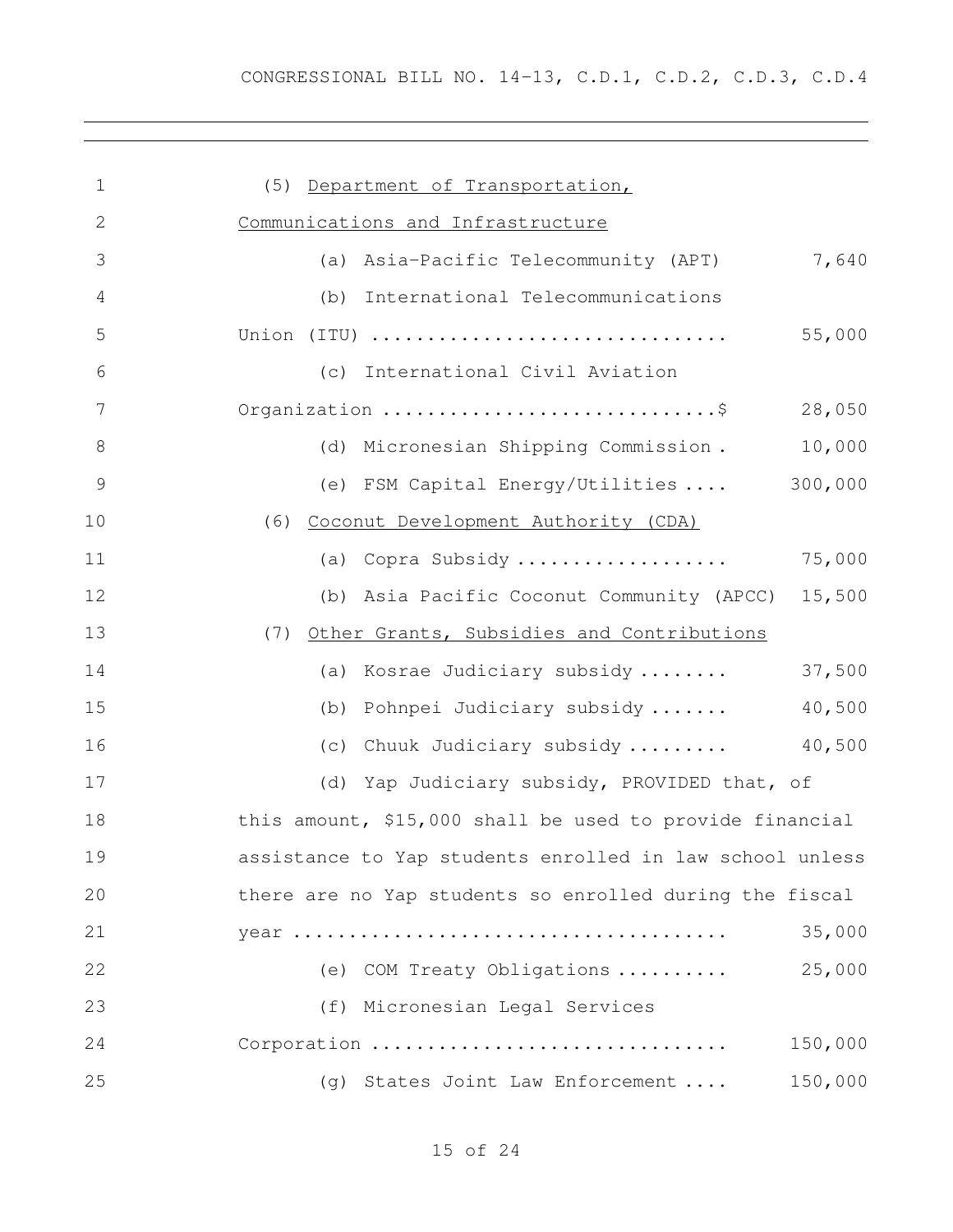(h) School Textbook Purchase, PROVIDED THAT funds appropriated herein shall be deemed to come from funds available under the amended Compact for Supplemental Education Grant (SEG) ...................... 619,658 (i) Tuna Commission Membership ...... 16,000 (j) Disaster Assistance Emergency Fund (DAEF) Matching ......................\$ 200,000 8 (k) State Court Congestion Relief ... 60,000 Section 9. Capital and Human Resource Development. The sum of \$9,200,568, or so much thereof as may be necessary, is hereby appropriated from the General Fund of the Federated States of Micronesia for the fiscal year ending September 30, 2006, for the following capital improvements, development programs and projects and human resource development. The sum appropriated by this section shall be apportioned as follows: (1) College of Micronesia-FSM. 17 \$6,909,240, or so much thereof as may be necessary, for the operations, programs and projects of the College during fiscal year 2006. The sum appropriated herein shall be apportioned as follows: (a) COM-FSM operations, PROVIDED THAT all funds appropriated herein shall be deemed to come from funds available under the amended Compact for the 24 education sector ..............................\$ 3,800,000 (b) Students scholarship, PROVIDED THAT \$300,000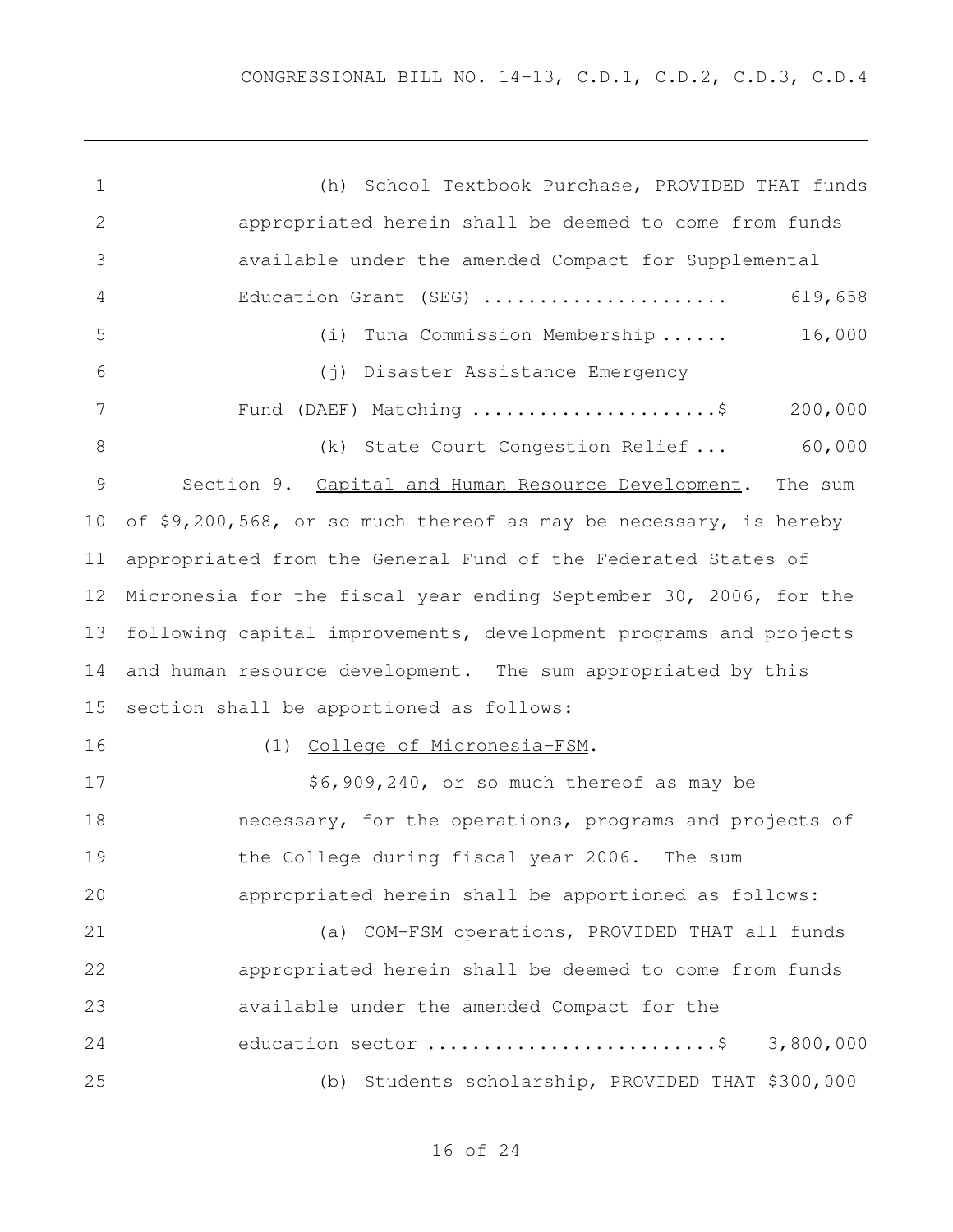| $\mathbf 1$     | appropriated herein shall be deemed to come from funds     |  |
|-----------------|------------------------------------------------------------|--|
| 2               | available under the amended Compact for Supplemental       |  |
| 3               | Education Grant (SEG) and \$267,046 appropriated herein    |  |
| 4               | shall be deemed to come from funds available under the     |  |
| 5               | amended Compact for the FY05 carryover Supplemental        |  |
| 6               | Education Grant (SEG)<br>567,046                           |  |
| $7\phantom{.0}$ | (c) Fisheries and Maritime Institute\$<br>600,000          |  |
| 8               | (d) SEOG and Work Study Programs, PROVIDED THAT            |  |
| $\mathcal{G}$   | all funds appropriated herein shall be deemed to come      |  |
| 10              | from funds available under the amended Compact for         |  |
| 11              | Supplemental Education Grant (SEG)<br>\$270,268            |  |
| 12              | (e) COM-FSM State Campus Facility Improvement,             |  |
| 13              | PROVIDED THAT the sum appropriated herein shall be         |  |
| 14              | deemed to come from funds available under the amended      |  |
| 15              | \$<br>Compact for Infrastructure Development sector<br>1,5 |  |
| 16              | (f) Capacity building and professional                     |  |
| 17              | development for pre-service teachers in the FSM,           |  |
| 18              | PROVIDED THAT all funds appropriated herein shall be       |  |
| 19              | deemed to come from funds available under the amended      |  |
| 20              | Compact for the FY05 carryover Supplemental Education      |  |
| 21              | Grant (SEG) 171,926                                        |  |
| 22              | Department of Foreign Affairs<br>(2)                       |  |
| 23              | (a) FSM Washington Embassy Renovation<br>$-0-$             |  |
| 24              | Department of Finance and Administration<br>(3)            |  |
| 25              | 50,000<br>(a) National Staff Upgrading                     |  |
|                 |                                                            |  |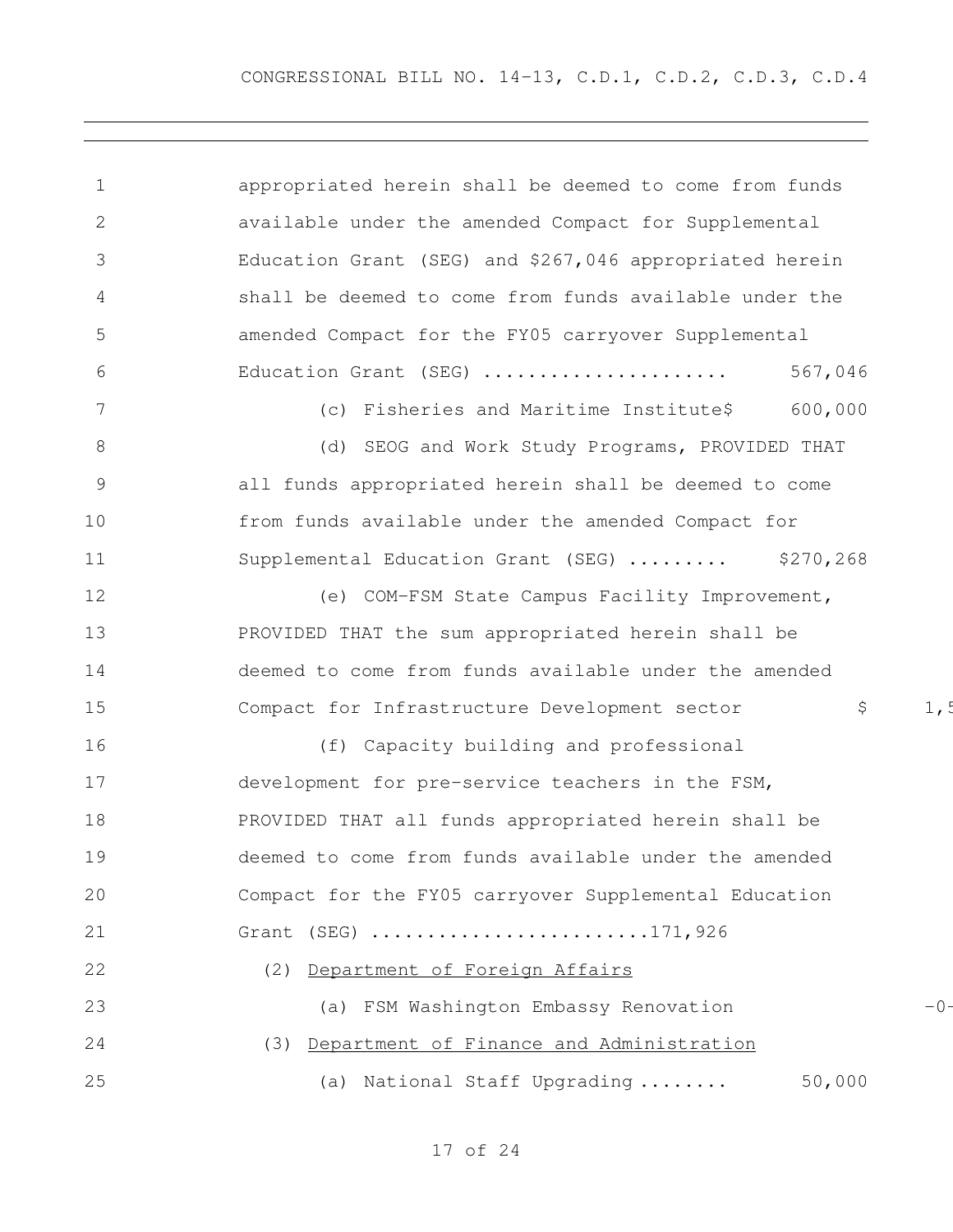(b) Customs Inspections in Chuuk and Pohnpei by inspectors from other states 20,000 (4) Department of Economic Affairs (a) FSM Visitor Bureau .............. 100,000 (5) Department of Transportation, Communication and Infrastructure (a) TA Airport Pavement, PROVIDED THAT all funds appropriated herein shall be deemed to come from funds available under the amended Compact for Infrastructure 10 Development sector ............................\$ 505,787 (6) Department of Justice 12 (a) FSM Patrol Boat Slipping ........ 200,000 (7) Office of the Public Defender 14 (a) Kosrae PD Office renovation ..... 20,000 (b) Pohnpei PD Office retaining wall 4,000 (8) FSM Postal Services 17 (a) Yap Post Office renovation ...... 50,000 (b) Chuuk Post Office renovation .... 50,000 (9) Infrastructure Maintenance Fund (IMF) (a) IMF, PROVIDED THAT \$105,568 of the funds appropriated herein shall be deemed to come from funds available under the amended Compact for Infrastructure Maintenance Fund sector grant .............. 211,136 (10) Department of Health, Education and Social Affairs (a) Monitoring, co-ordination, teaching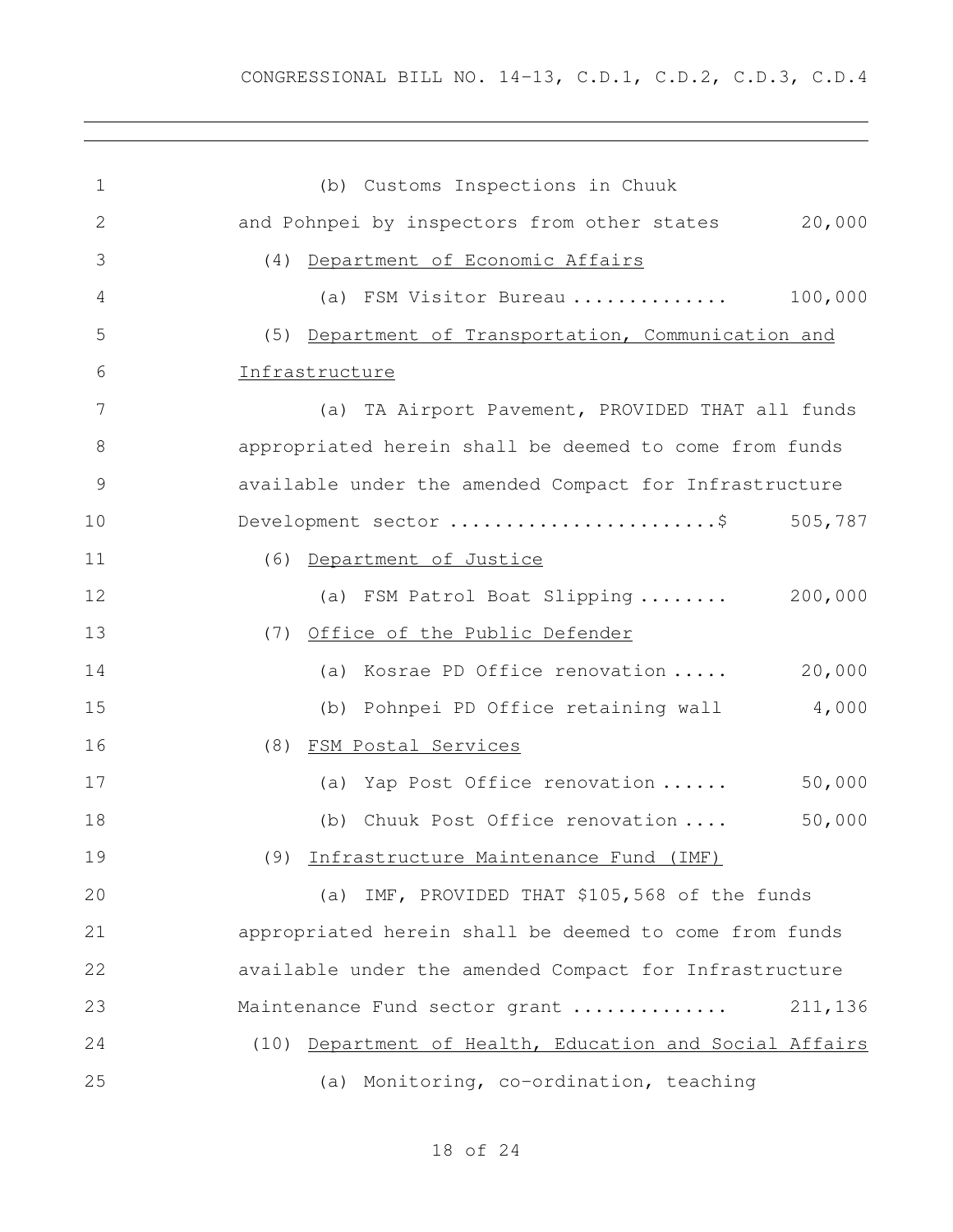CONGRESSIONAL BILL NO. 14-13, C.D.1, C.D.2, C.D.3, C.D.4

 assistance and research, PROVIDED THAT all of the funds appropriated herein shall come from funds available under the amended Compact for FY05 carryover of the 4 Supplemental Education Grant (SEG) ......... \$ \$ 377 (11) President's Office (a) FEMA matching funds and public assistance specialist ................................. \$ 213,319 (b) Payment to the Asian Development Bank for the Fisheries Development Project Loan authorized by Public Law No. 7-101 .............................. 90,000 (c) FSM Trust Fund, PROVIDED THAT the amount appropriated is not greater than 50% of the amount of local revenues to be carried over to FY07 before deducting the amount of this appropriation, in that case the amount shall be equal to 50% of the amount of local revenues to be carried over to FY07 not including the amount of this appropriation ............... 250,000 (d) Preparation and submission of the Annual Report and Single Audit as required by the amended Compact, including contracting the services of a CPA from a reputable accounting firm ............................ 150,000 23 Section 10. Employment Ceiling. The maximum number of positions for each branch and agency of the National Government of the Federated States of Micronesia for fiscal year 2006 shall be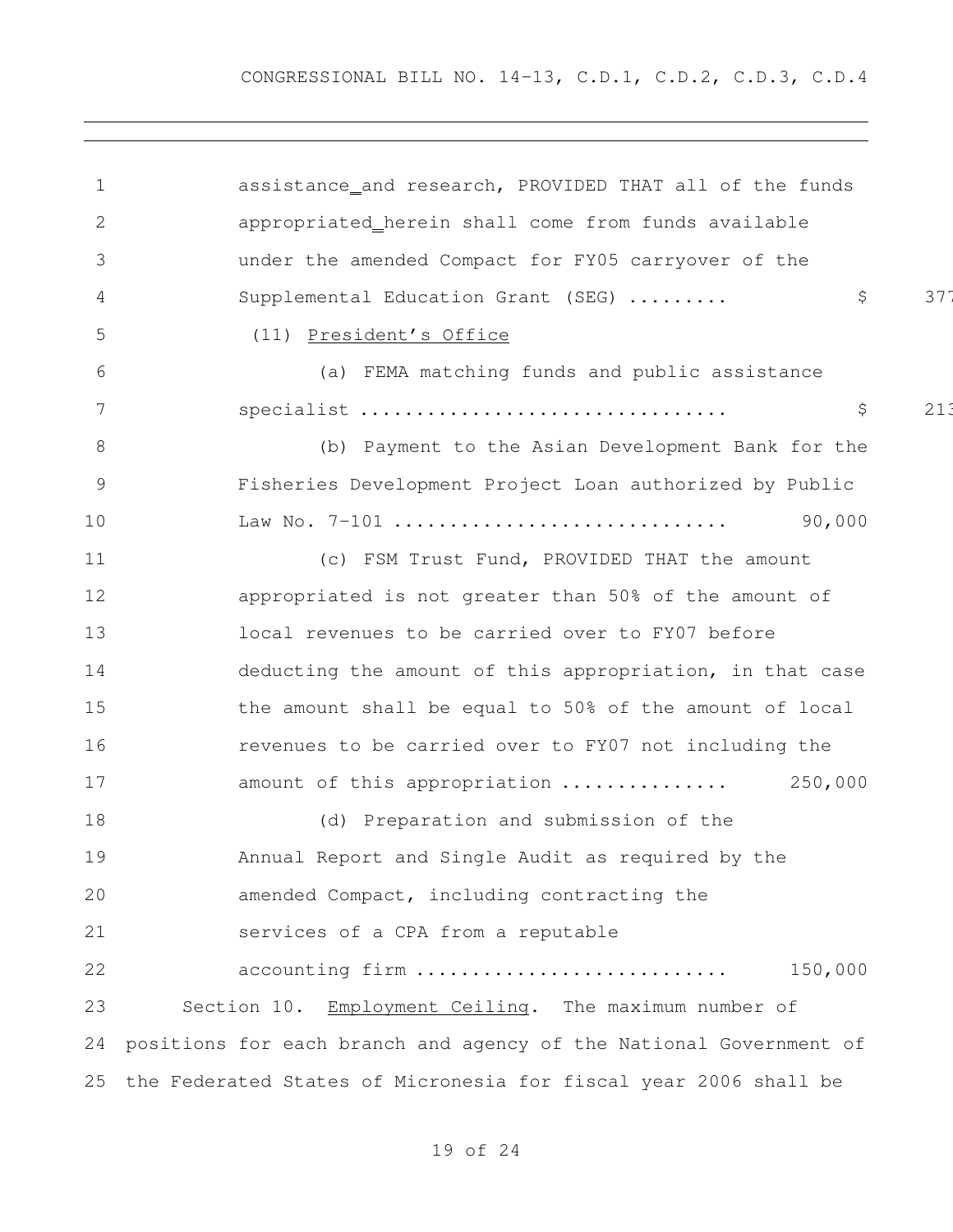as follows: (1) Executive Branch ..................462 (2) Legislative Branch .................55 (3) Judiciary Branch ...................31 (4) Public Auditor Office ..............16 (5) Agencies (a) National Oceanic Resource 8 Management Authority .....................11 (b) Coconut Development Authority ..4 (c) FSM Postal Services ...........38 11 (d) FSM Banking Board ..............4 (6) Special Programs (a) FSM Aquaculture Center .........4 (b) Office of National Election Director .................................11 Section 11. Reprogramming. Reprogramming of funds into or from the personnel budget line items shall not be permitted. The President may reprogram up to 10% to or from, whichever is less, from the funds appropriated to each department and office in section 2 (Operating expenses of the Executive Branch). Reprogramming of funds within a department or agency shall be effected by the head of such department by specifying in writing

 Government, the accounts for which funding is either increased or decreased. The President shall report to the Congress within one

to the Secretary of Finance and Administration, FSM National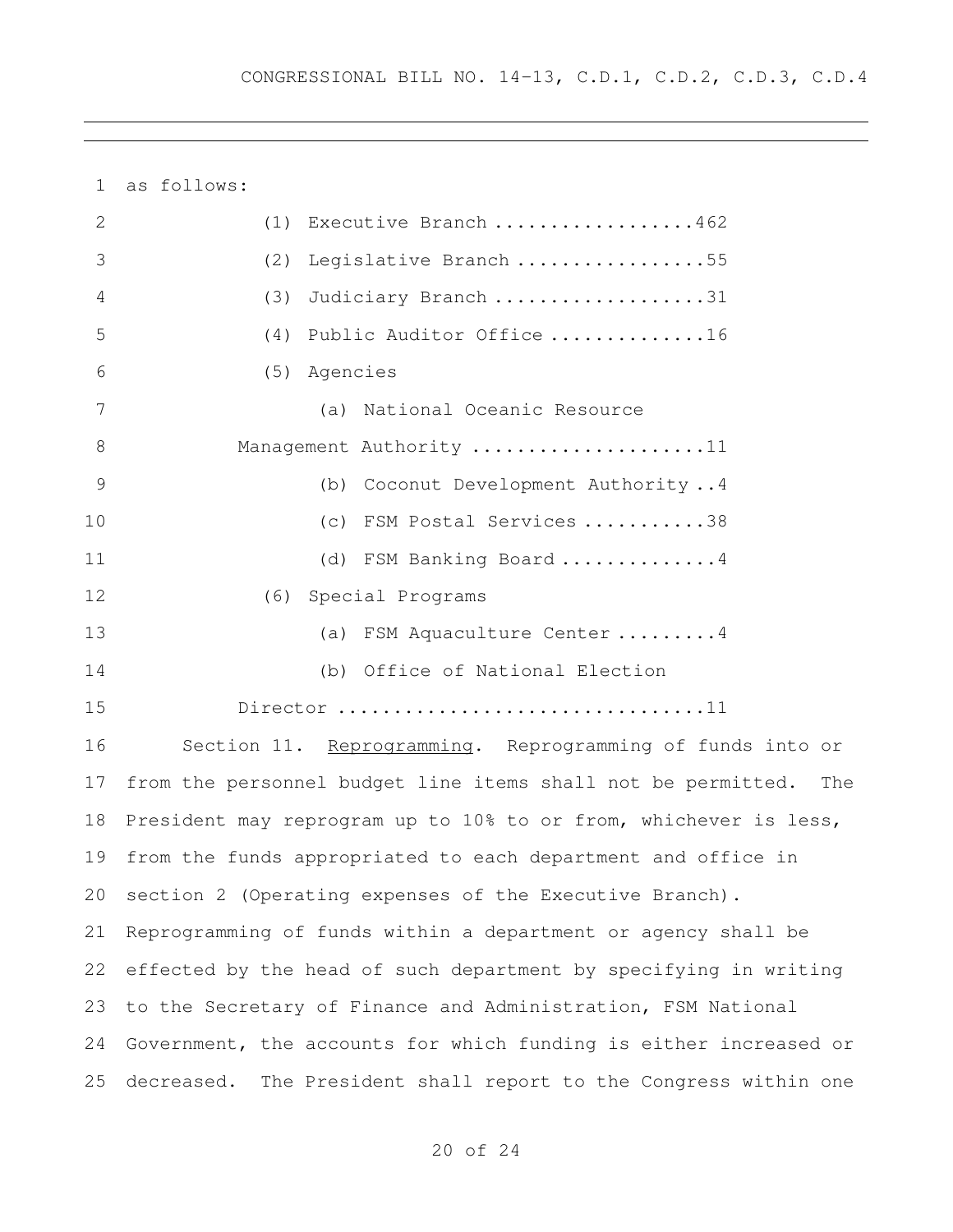month of the last day of each financial quarter all amounts reprogrammed inter or intra a department, office or agency. Section 12. Allotment and management of funds and lapse date. (1) General Provisions. (a) All funds appropriated by this act shall be allotted, managed, administered and accounted for in accordance with applicable law, including, but not limited to, the Financial Management Act of 1979 and the amended Compact of Free Association between the United

 States Government and the Government of the Federated States of Micronesia and its related agreements.

 (b) The allottees shall be responsible for ensuring that these funds, or so much thereof as may be necessary, are used solely for the purpose specified in 16 this act, and that no obligations are incurred in excess of the sum appropriated.

18 (2) Allottees. The allottee of the funds appropriated by this act are as follows:

 (a) Section 2 – the allottee of these funds shall be the President of the Federated States of Micronesia;

 (b) Section 3 – the allottee of these funds shall be the Speaker of the Congress of the Federated States of Micronesia;

(c) Section 4 – the allottee of these funds shall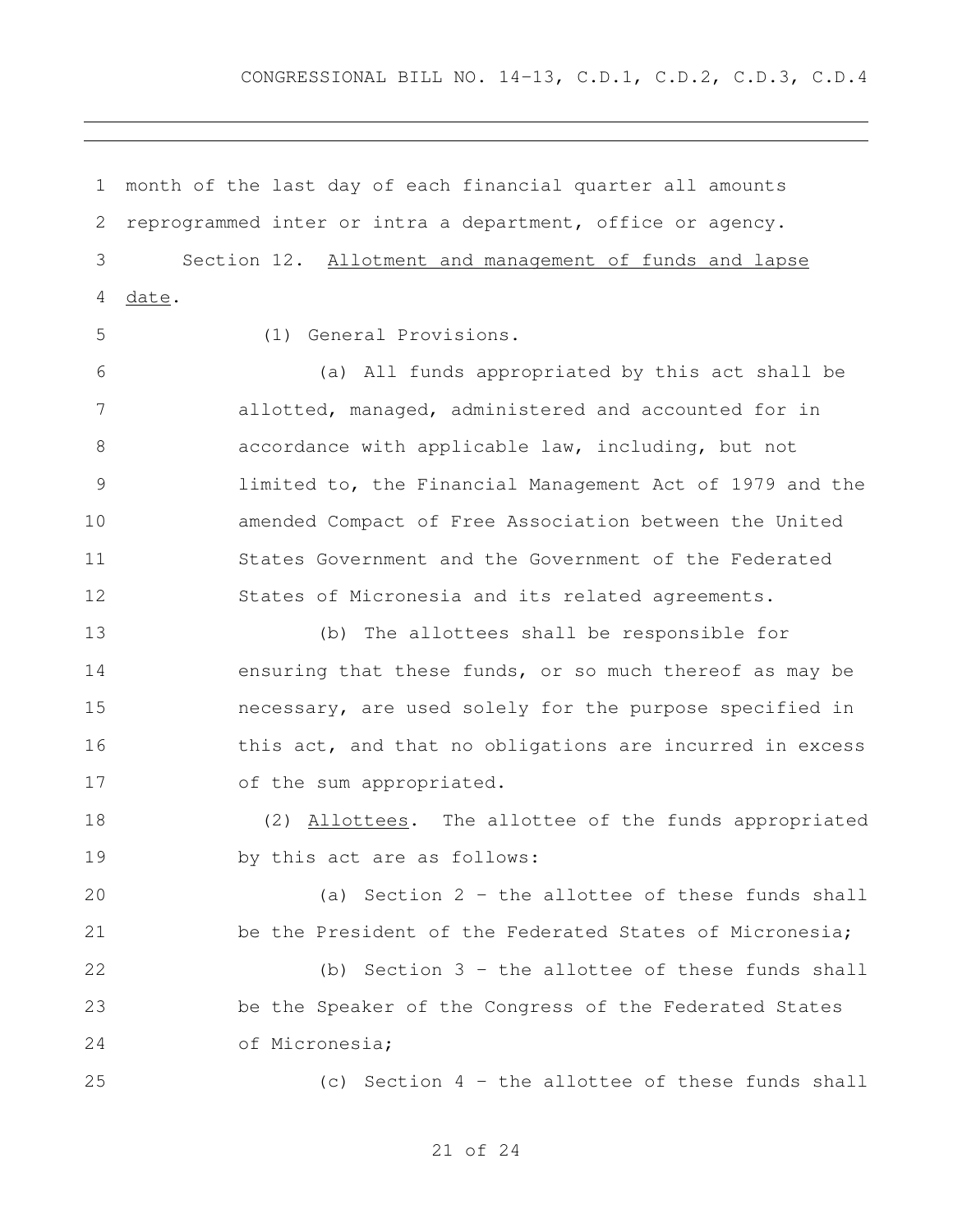be the Chief Justice of the Supreme Court of the Federated States of Micronesia; (d) Section 5 – the allottee of these funds shall be the Public Auditor of the Federated States of Micronesia; (e) Sections 6 through 9 – the allottee of these funds shall be the President of the Federated States of Micronesia, EXCEPT THAT for the following subsections of sections 8 through 9 of this act: (i) section 8 subsection (7)(a) through (c) – the allottee of these funds shall be the Chief Justice 12 of the respective state; (ii) section 8 subsection (7)(d) - the allottee of these funds shall be the Chief Justice of 15 the State of Yap, EXCEPT the Public Defender of the Federated States of Micronesia shall be the allottee for the \$15,000 appropriated for scholarships for Yap 18 students enrolled in law school; (iii) section 8 subsection (7)(e) – the allottee of these funds shall be the Chief Justice of 21 the Supreme Court of the Federated States of Micronesia; and (iv) section 9(1)(a) through (g) – the allottee of these funds shall be the President of the College of Micronesia-FSM.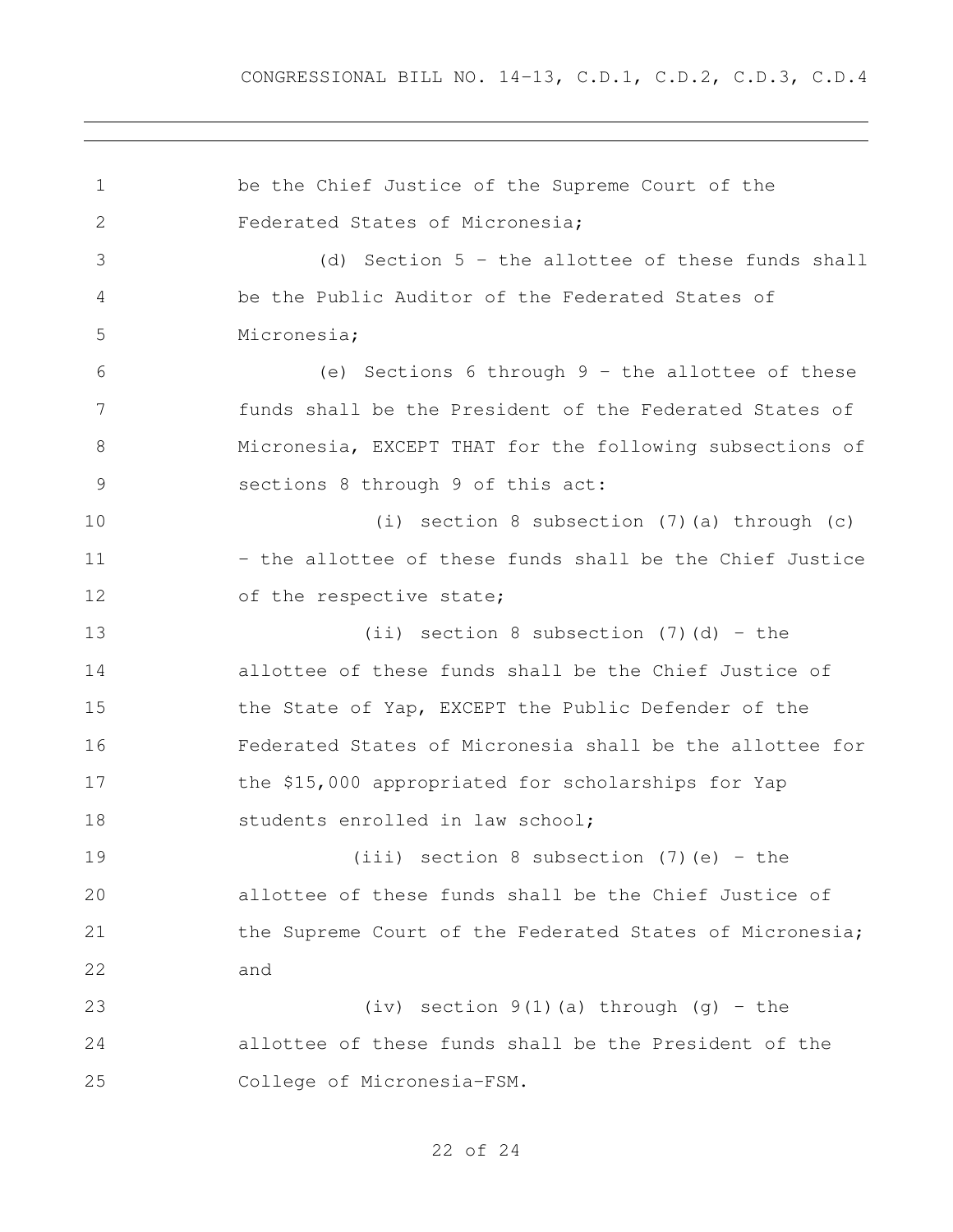| 1               | (3) Lapse Date. The authority of the allottee to             |
|-----------------|--------------------------------------------------------------|
| $\mathbf{2}$    | obligate funds appropriated by this act shall lapse as       |
| 3               | of September 30, 2006, EXCEPT the funds appropriated         |
| 4               | under section 9 of this act shall not lapse, EXCEPT the      |
| 5               | funds appropriated under subsections $9(1)$ (b), $9(1)$ (c), |
| 6               | 9(1)(f) and 9(10)(a) shall lapse as of March 31, 2007.       |
| $7\phantom{.0}$ |                                                              |
| 8               | Section 13. This act shall become law upon approval by the   |
| $\overline{9}$  | President of the Federated States of Micronesia or upon its  |
| 10              | becoming law without such approval.                          |
| 11              |                                                              |
| 12              |                                                              |
| 13              |                                                              |
| 14              | 2005<br>September 30                                         |
| 15              |                                                              |
| 16              |                                                              |
| 17              |                                                              |
| 18              |                                                              |
| 19              | <u>/s/ Joseph J. Urusemal</u>                                |
| 20              | Joseph J. Urusemal<br>President                              |
| 21              | Federated States of Micronesia                               |
| 22              |                                                              |
| 23              |                                                              |
| 24              |                                                              |
| 25              |                                                              |